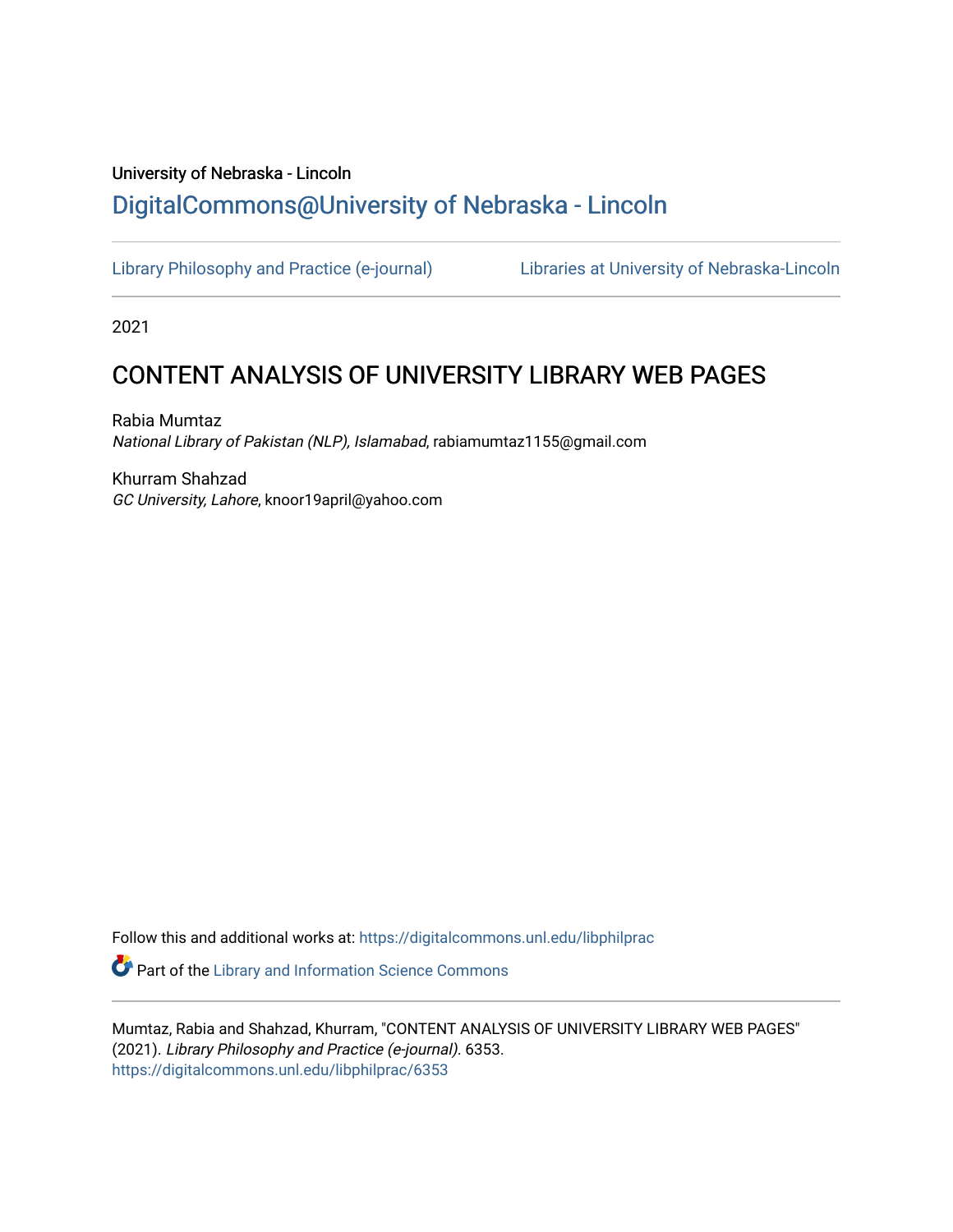## **CONTENT ANALYSIS OF UNIVERSITY LIBRARY WEB PAGES**

**1. Rabia Mumtaz, National Library of Pakistan (NLP), Islamabad** 

**E-mail: [rabiamumtaz1155@gmail.com](mailto:rabiamumtaz1155@gmail.com)**

**2. \*Khurram Shahzad (Corresponding Author), Senior Librarian, GC University Lahore**

**E-mail: [knoor19april@yahoo.com](mailto:knoor19april@yahoo.com) ORCID iD: 0000-0002-7562-9933**

## **ABSTRACT:**

The main purpose of this research study is to explore the web-based content available on HEC recognized public and private sector university library websites. Furthermore, this study aimed to explore the comparison of the content of HEC recognized public and private sector university library websites. A comprehensive review of related literature was made to understand the research problem in the first phase. Contents of library websites and their related literature were reviewed to understand different aspects of the topic. A checklist was developed on different literature reviewed related to the topic. World-leading university library websites were visited to get new contents details and some new content was added to the checklist. A checklist of 138 contents was developed. The checklist was used as a tool for data collection from library websites. Data was gathered in 2016. Collected data was analyzed through frequencies and percentages. Findings of the study revealed that out of 103 public sector universities 36(34%) were providing access to Home links on every page of the website while 67(65%) were not providing access. Out of 74 private sector universities, 18(24%) were providing access to Home links on every page of the website while 56(75%) were not providing access. Out of 103 public sector universities, 31(30%) were providing access to Phone numbers and postal addresses while 72(69%) were not providing access. Out of 74 private sector university library websites, 16(21%) were providing access to Phone numbers and postal addresses while 58(78%) were not providing access. Out of 177 public and private university library websites, 75(42%) were not providing spelling grammatical, and typing mistakes while 102(57%) did not provide access. Out of 103 public sector universities, 48(46%) were not providing spelling grammatical, and typing mistakes while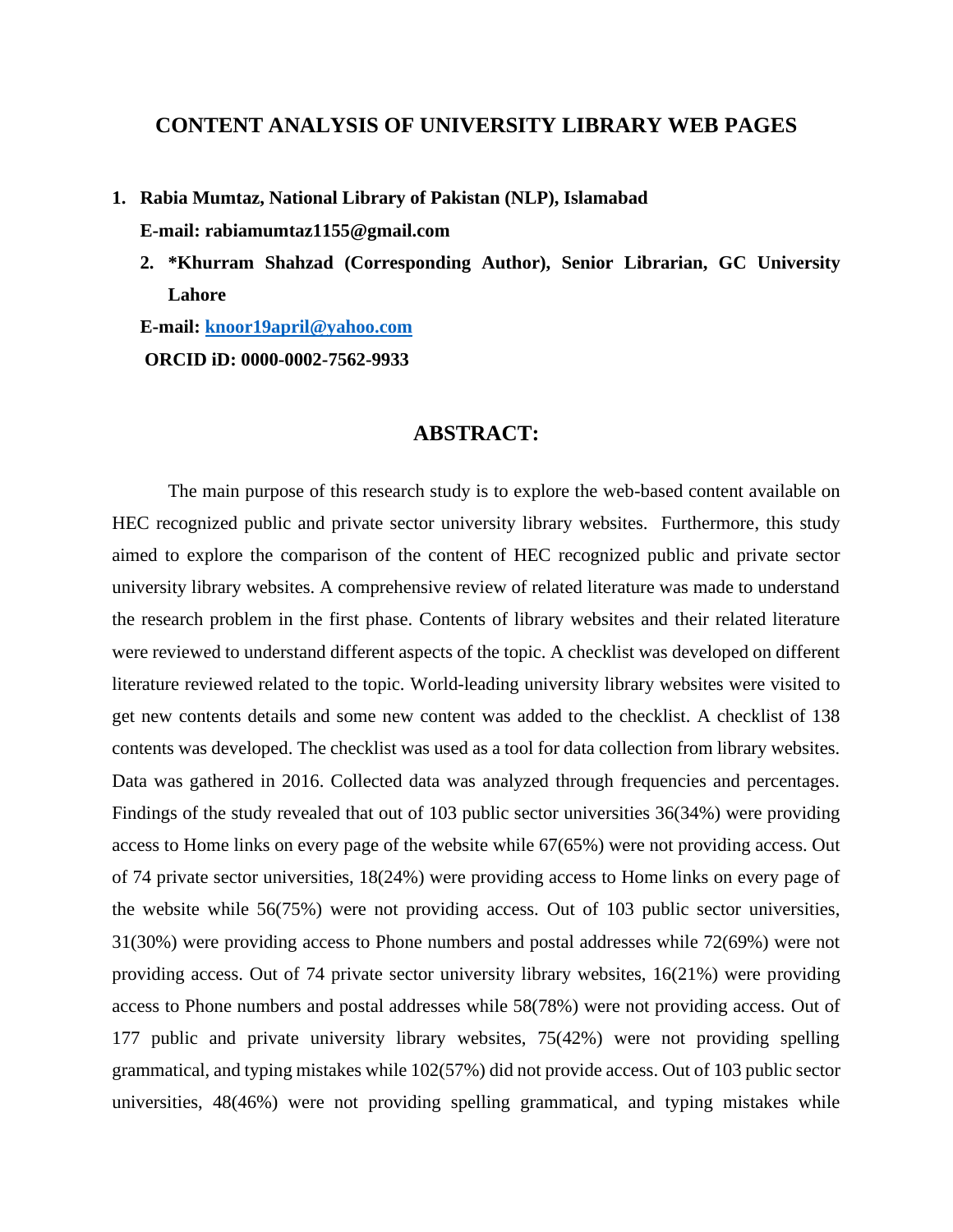55(53%) did not provide access to websites. Out of 74 private sector university library websites, 27(36%) were providing spelling grammatical, and typing mistakes while 47(63%) were not providing access to websites. There is no research conducted on HEC university library websites in detail, in some earlier studies, Qutab and Mahmood (2009) studied some university library websites with a checklist of 71 and 39 items respectively. This study is a complete case study of HEC recognized university library websites (both public and private) using a comprehensive checklist of 138 items.

**Key Words:** Content Analysis of Library Website, Pakistani Library Web Pages, Contents of University Library Sites

### **INTRODUCTION & BACKGROUND:**

Creek, V., and Leanne (2005) conducted a usability assessment study of the library website of Northern Illinois University and the outcome of the study was that regular feedback of the users is important in terms of improving library websites focusing on user-centered services which often lead to help successful researchers in many ways. In a study conducted by Kim and Yong (2011) where their focus was that University libraries have utilized substantive resources in digitizing information to make it available for the web whereas University library website which acts as a launching pad for these digitized resources for the end-users still needs to improve. The study was based on three using university library websites, website design perspective, and library service quality perspective. These three perspectives were checked on undergraduate, postgraduate taught and research students and faculty members and conclude the study with two main outcomes: Firstly they identified usage patterns of the university library websites which includes preferred sources of information across user groups, and secondly that the responses to library usage factors vary across user groups (these variations may be derived from users' distinct academic tasks. Kim (2011) also explored commercial websites and printed materials in addition to the utilization of web resources of university libraries for providing a complete holistic view of the users. This study's findings show that users from arts and sciences disciplines are much more likely to utilize university library website resources and printed materials than business users who heavily rely on commercial websites.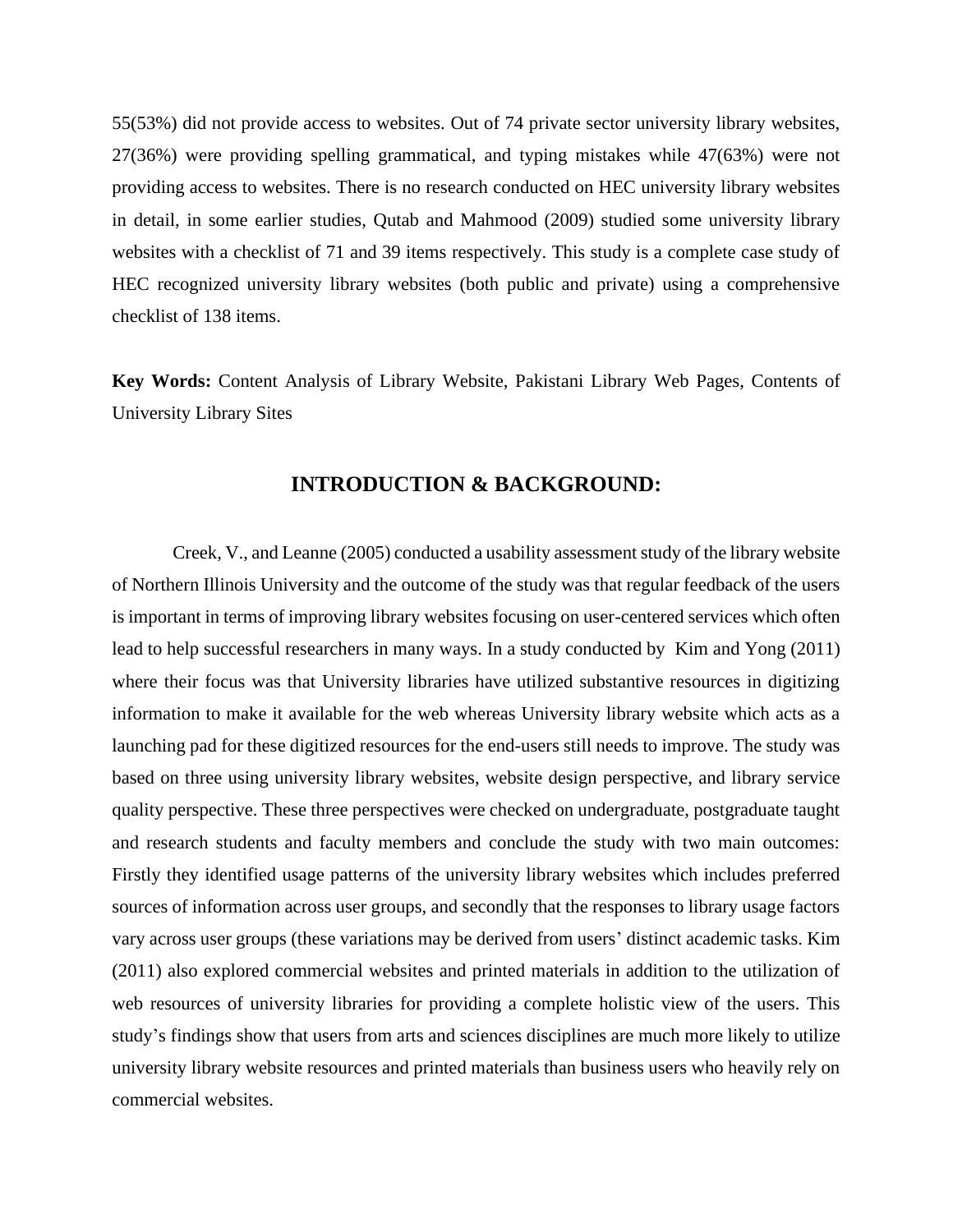Seadle and Madhusudhan, (2008) surveyed to evaluate the current state and use of the web services by university libraries in India. He examined that the web-based library services offered by some university libraries heavily rely on web-based library automation software. The results from this study showed that many of the surveyed university libraries are yet to exploit the full potential of the web. This can be achieved with the most successful web-based library websites with the best user services as a benchmark. Such successful user services provided by web-based libraries are instant messaging reference services, weblogs, and wikis, which are the new ultimate level of power for web-based library services. A survey was conducted by Mirza and Mahmood (2009) for assessing the users' satisfaction with electronic resources and services in Pakistani university libraries. The results showed that electronic resources and services are offered effectively to some extent in university libraries of Pakistan in metropolitan cities. The problems they identified are: the staff in a public sector university library is trained with traditional library procedure and they are less familiar with the web-based services of libraries and at some points due to financial constraints and also discouraging attitude of library staff in using IT services in libraries.

Traditional libraries are facing challenges for meeting the needs of users of the modern era and therefore getting less importance by community these days. To make their usability by the communities, they are now in the transformation stage to meet the need of users of this modern technological age. For this purpose, they need to rely on web-based services with more correctly managed services.

#### **LITERATURE REVIEW:**

Chua and Goh (2010) studied on web 2 applications of library websites, three categories of Web 2.0 applications, namely those that support information acquisition, dissemination, organization, and sharing, have been adopted in libraries. In examining six common Web 2.0 applications and 120 library websites, the study found that libraries in North America lead significantly in the adoption of Web 2.0 applications compared to their European and Asian counterparts. Across all libraries, the order of popularity of Web 2.0 applications implementation is as follows: blogs, RSS, instant messaging, social networking services, wikis, and social tagging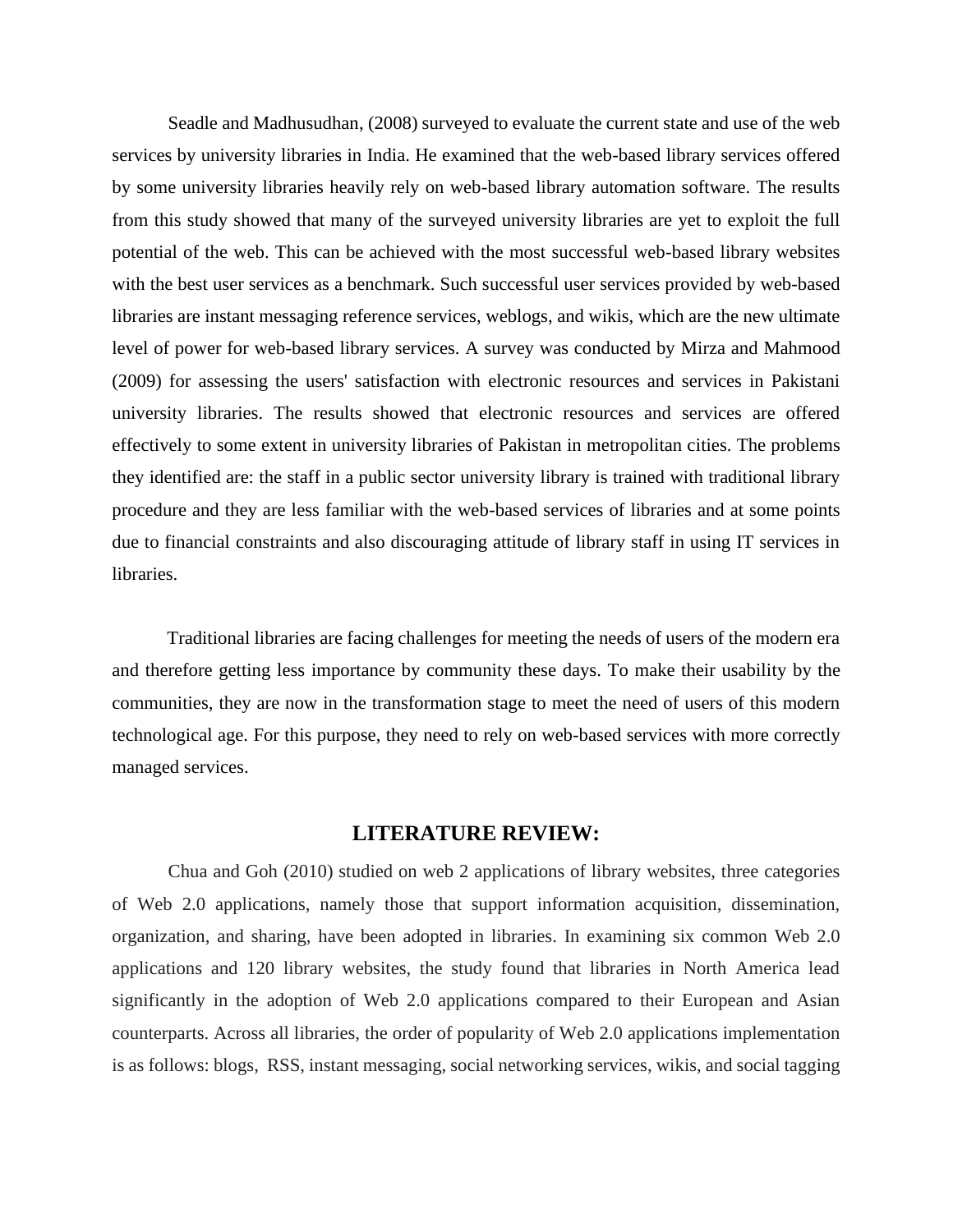applications. The difference between public and academic libraries in implementing Web 2.0 applications is not statistically significant.

Similarly, Kehinde and Tella (2012) analyzed various university library websites in Nigeria and concludes that most of them are in the early stages of their services and with more advanced features they will help academics and researchers with more access to e-material they need for their research work. Similarly, another study was done by Madhusudhan and Nagabhushanam (2012) where they analyzed web-based library services in university libraries of India. They said that a few libraries offer innovative web-based library services in different sections and they presented ways in which the web helps university libraries to improve and develop innovative and creative web-based library services. Wickramanayake (2012) conducted a study on help services provided by academic libraries on their websites in Sri Lanka. Only 14 academic library websites were accessible out of 223 which give instructions and necessary help tools. The results of the study indicate the quality of academic library websites in Sri Lanka in providing online instruction and help services which were based on dependent variables. The development of online services is in its infancy. Most important help tools and instruction services have not been utilized by the majority of academic library websites.

Ahmed (2013) described the patterns of electronic information resources usage and their satisfaction with university-paid resources by the faculty members in eight public universities in Bangladesh. The result showed that faculty members are not generally satisfied with the current level of university subscribed e-resources. They identified the limited number of titles, limited access to old issues, difficulty in finding information, inability to access from home, limited access to computers, and slow download speed as major constraints. Mairaj and Naseer (2013) conducted a user-based survey of university library websites, for this purpose they selected 17 universities and 60 users from each university based on their academic role difference (faculty, researchers, graduates, and undergraduates). The results revealed that university library websites use was satisfactory. He further stated that for wider use of university library websites it is necessary to create dynamic websites with useful content and state of art services. Zain, Othman, Ripin, and Faizal (2015) conducted a study on research and non-research universities' difference based on web-based library services. It was found that the type of university within the country of Malaysia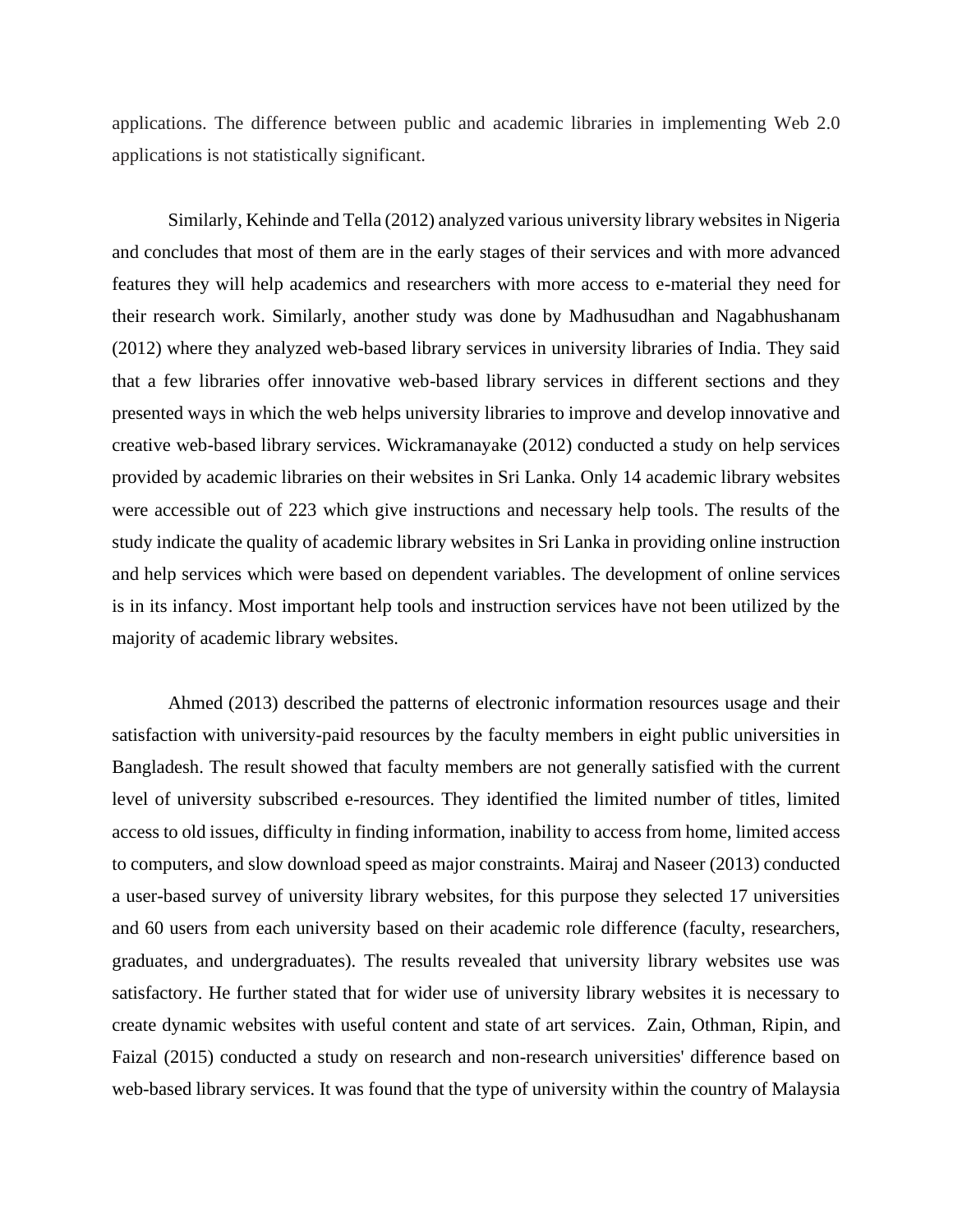correlates to significant differences in usage of e-journals and Web-based library services in general. He further suggests that orientation programs for users of web-based library services should be organized by both types of universities.

Duncan & Durrant (2015) studied usability evaluation of the University of the West Indies, Mona Campus, main library's website. They focused on library users and site visitors, to identify the major strengths and weaknesses of the site and to analyze the navigability, functionality, and general usability of the website. The study outlined the importance of user involvement in the redesign process of a library's website and how this aids in fostering more effective navigation, functionality, and overall design of the website. It provides user feedback so that academic libraries can identify, organize, and analyze issues relating to website design and redevelopment. ChanLin et al., 2016 evaluated the use of a library mobile website at the university library. A usability test was conducted to evaluate its effectiveness through the questionnaire. Results revealed that students using library mobile websites to finish search tasks more quickly than they were using pc websites. Sheikh (2017) evaluated the usability of the COMSATS Institute of Information Technology library website, for this purpose they use the case study method. He described that users are largely satisfied with the usefulness, convenience, design, and quality of the CIIT library website. He further stated that users are using the website for accessing research papers through the HEC digital library, using online open access journals, searching for e-books, and using library OPAC, and it shows that the library website is playing a vital role in educational activities of CIIT.

### **RESEARCH OBJECTIVE:**

• To identify the difference in contents (services &resources) of public and private sector university library websites in Pakistan

### **METHODOLOGY:**

The main purpose of this research study is to explore the web-based content available on HEC recognized public and private sector university library websites. Furthermore, this study aimed to explore the comparison of the content of HEC recognized public and private sector university library websites. A comprehensive review of related literature was made to understand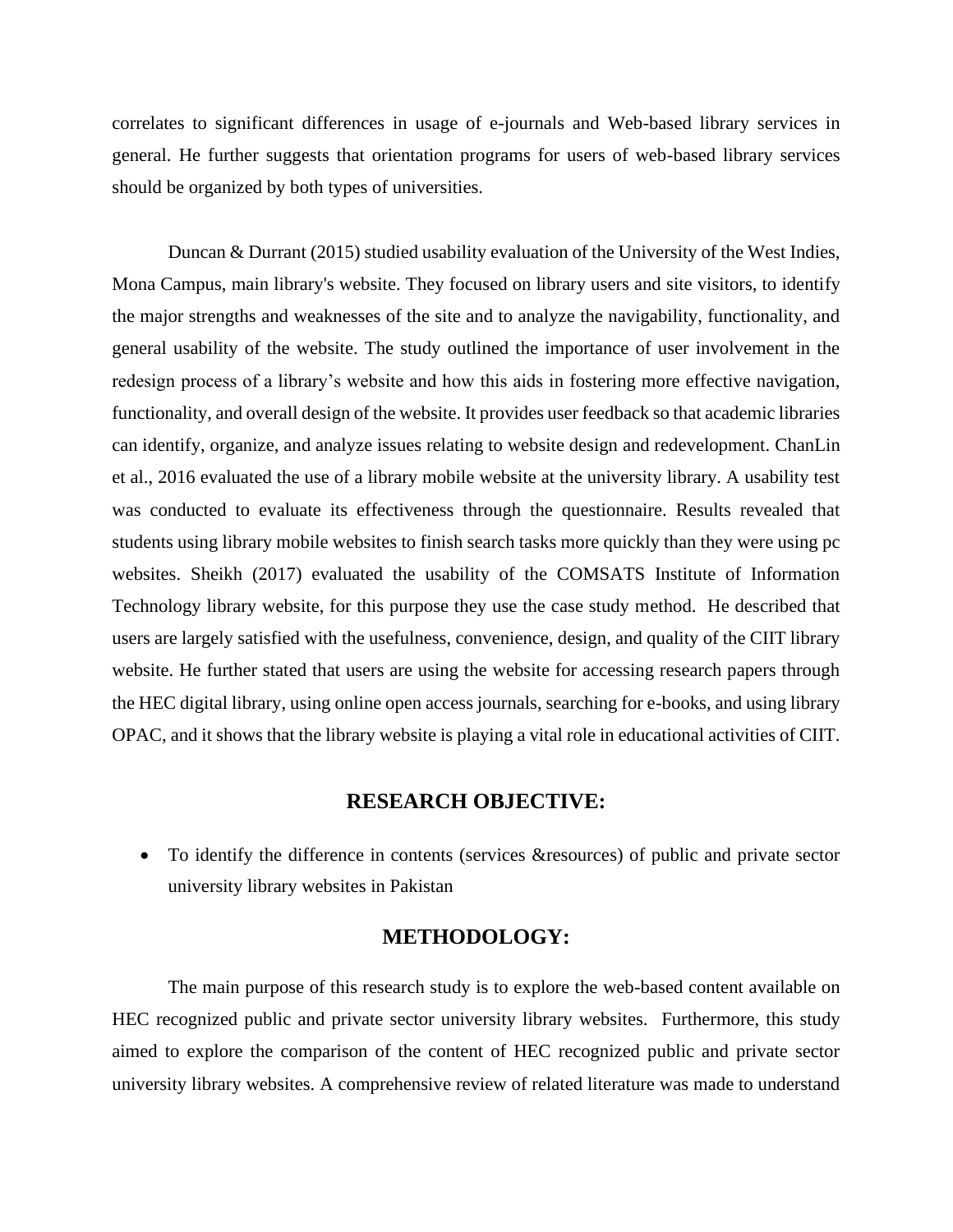the research problem in the first phase. Contents of library websites and their related literature were reviewed to understand different aspects of the topic. To meet the scope of study different searching techniques of the study were used to search literature in published and unpublished forms. It helped in developing clarity of concepts and developing research instruments. From the literature review, it was come to know that comprehensive study is needed on university library websites to know their services and resources in form of content which they are offering in their university libraries. The checklist was developed in three stages.

- 1. The checklist was developed on different literature reviewed related to the topic.
- 2. World-leading university library websites were visited to get new contents details and some new content was added to the checklist.

#### *List of Universities*

| Sr. No           | <b>Universities Name</b>                       | <b>URL</b>                                             |  |  |  |  |  |
|------------------|------------------------------------------------|--------------------------------------------------------|--|--|--|--|--|
| 1.               | Massachusetts Institute of<br>Technology (MIT) | https://libraries.mit.edu/                             |  |  |  |  |  |
| 2.               | University of Cambridge                        | http://www.lib.cam.ac.uk/                              |  |  |  |  |  |
| 3.               | <b>Imperial College London</b>                 | https://www.imperial.ac.uk/admin-<br>services/library/ |  |  |  |  |  |
| $\overline{4}$ . | Harvard University                             | http://library.harvard.edu/                            |  |  |  |  |  |
| 5.               | UCL (University College London)                | https://www.ucl.ac.uk/library                          |  |  |  |  |  |
| 6.               | University of Oxford                           | https://www.ox.ac.uk/research/libraries?wssl=1         |  |  |  |  |  |
| 7.               | <b>Stanford University</b>                     | http://library.stanford.edu/                           |  |  |  |  |  |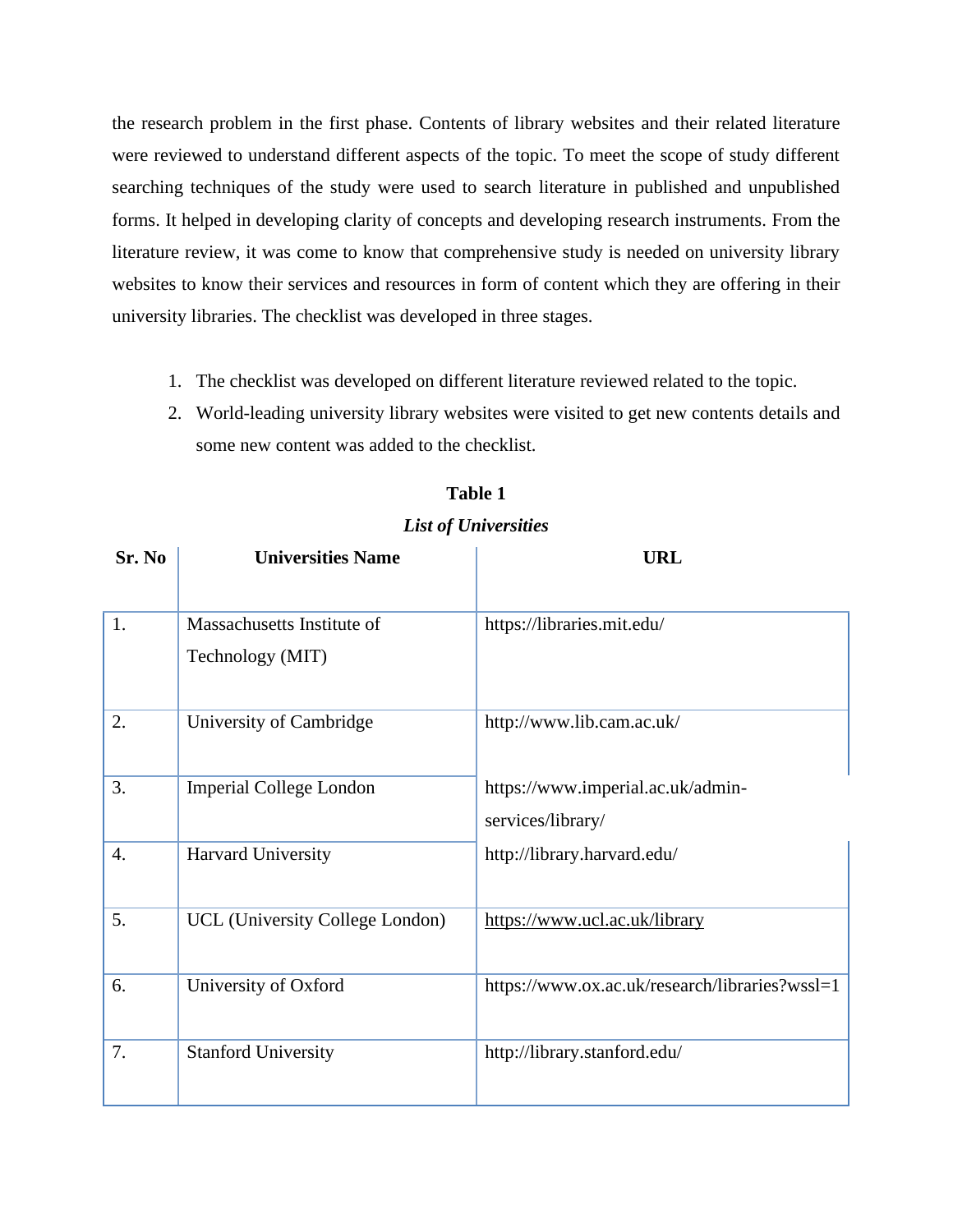| 8.  | California Institute of Technology | https://library.caltech.edu/  |
|-----|------------------------------------|-------------------------------|
|     | (Caltech)                          |                               |
| 9.  | Princeton University               | http://library.princeton.edu/ |
| 10. | <b>Yale University</b>             | http://web.library.yale.edu/  |

- 3. Various related studies on the topic were comprehensively reviewed and their checklists were critically examined.
- 4. A checklist of 138 contents was developed.

A detailed and comprehensive checklist was designed to fulfill the need and relevancy of the topic. The checklist is comprised of fifteen sections; each section has its set of items. The checklist is

used as a tool for data collection from library websites. The checklist was used as a tool for data collection from library websites. Data was gathered in 2016. Collected data was analyzed through frequencies and percentages. There is no research conducted on HEC university library websites in detail, in some earlier studies, Qutab and Mahmood (2013) studied some university library websites with a checklist of 71 and 39 items respectively. This study is a complete case study of HEC recognized university library websites (both public and private) using a comprehensive checklist of 138 items. During the observation process data was collected by the researcher without any bias, for reliability, each website was visited twice.

## **DATA ANALYSIS**

The present study is a descriptive case study. The main aim of the research is to explore web-based content of HEC recognized public and private sector university library websites of Pakistan. For this purpose, a checklist containing 138 items was used to collect data from HEC recognized public and private sector university library websites. Collected data from HEC recognized public and private sector university library websites were calculated using the simple method of calculation and percentages are presented to analyze the results of the study.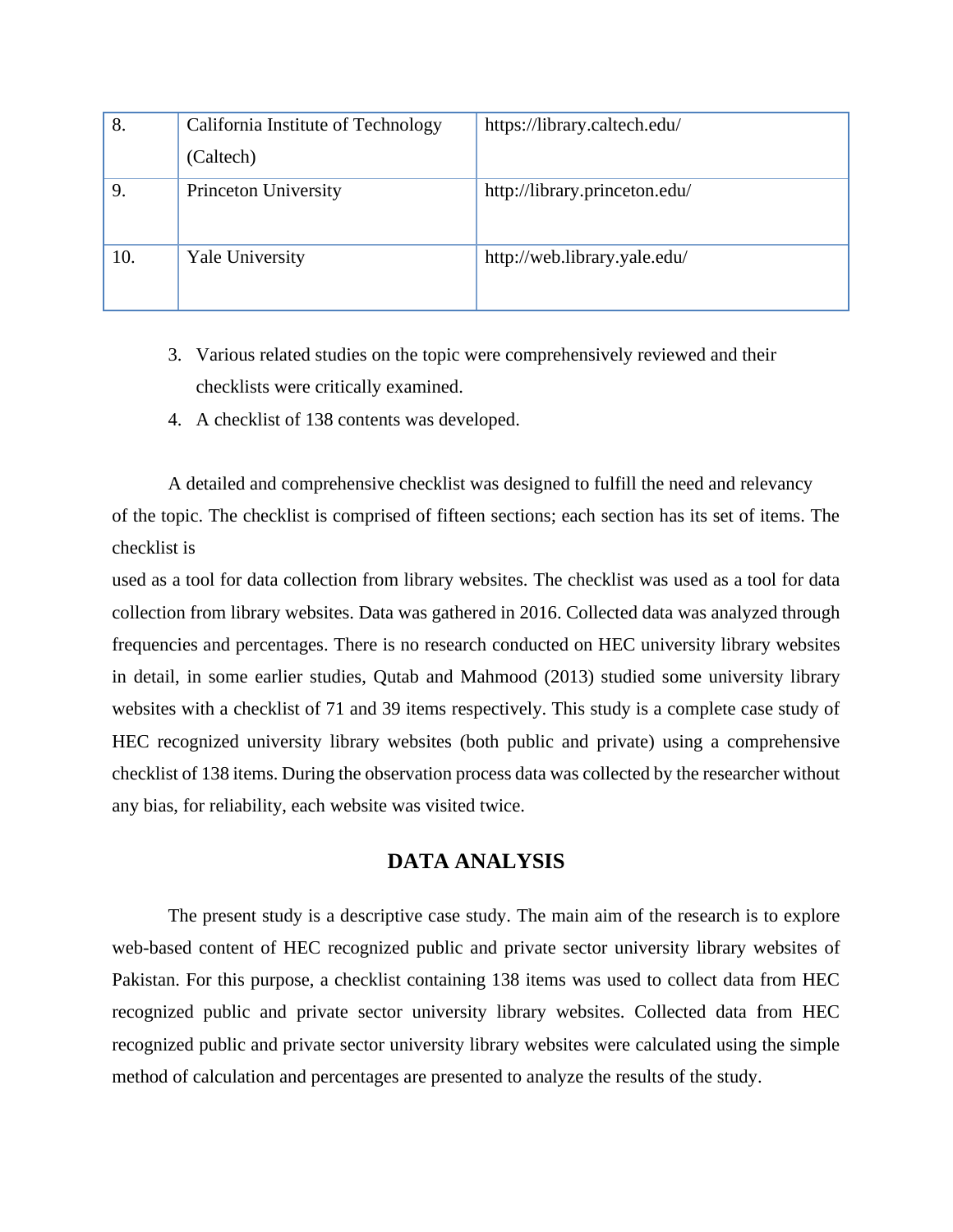#### **Accessibility & Speed**

Accessibility and page loading speed of any university library website is very important. Accessibility of university library websites within eight seconds and the websites working without any registration or application were checked on 177 HEC recognized public and private sector university library websites of Pakistan. The results showed that only 75(42%) were providing access to both services while 102(58%) were not providing access. Out of 103 public sector universities, only 48 (46%) were providing access to both services, while 55(53%) were not providing access. Out of 74 private sector universities, only 27 (36%) were providing access to both services, while 47(63%) were not providing access.

Library link on the homepage of university and library information with the name of library title on websites of public and private sector universities both were checked and out of 177 university library websites, 75(42%) were providing access while 102 (58%) were not providing access. In public sector universities out of 103, only 48(46%) were providing access to both contents while 55(53%)were not providing access. Out of 74 private university library websites, 27 (36%) were providing access to both contents while 47 (63%) were not providing access.

Number of clicks was checked to download the required information on library websites. From a total of 177 university library websites, only 65(36%) were providing access within three clicks while 112(64%) were not providing access within three clicks. In 103 public university library websites, 44(42%) were providing access and 59(57%) were not providing access within three clicks. In 74 private university library websites, 21(28%) were providing access while 53(71%) were not providing access within three clicks.

Dead links of university library websites were checked and it was found that among 177 university library websites 35(19%) universities have dead links while 142(80%) university libraries' dead links were not found. In 103 public university library websites, there were 30(29%) university library websites have dead links while 73(70%) websites dead links were not seen. In 74 private university library websites, dead links were 5(6%), and 69(93%) were found to have no dead links. There were 36(20%) having no page under construction while 141(79%) libraries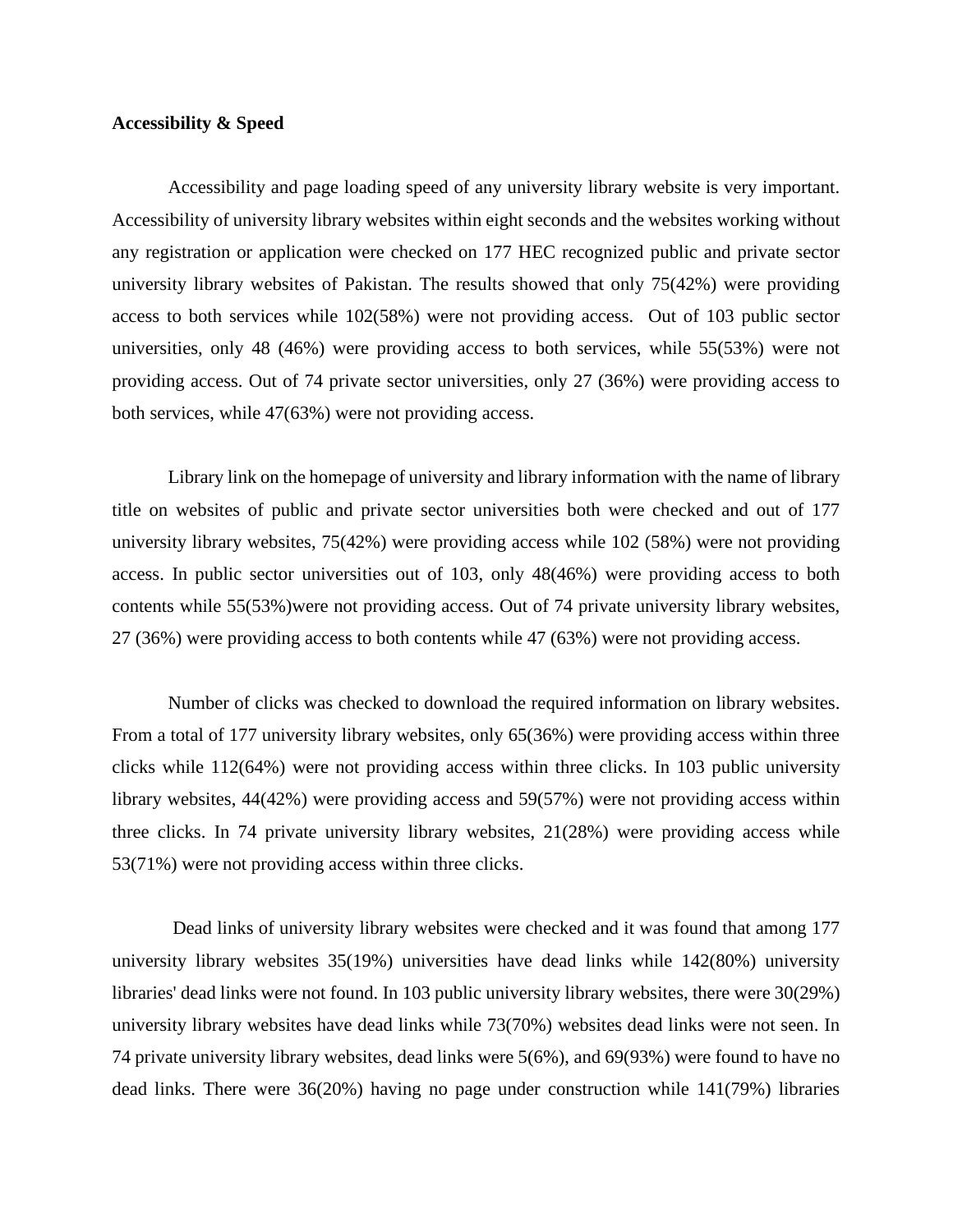websites were found to have pages under construction. In 103 public sector universities, 30(29%) were found to have pages under construction while 73(70%) have no pages under construction. In private sector universities, 6(8%) were found to have pages under construction and 68(91%) did not have any page under construction.

## **Table 2**

## *Accessibility & Speed of HEC Public and Private Sector University Library Websites*

| Accessibility&   |              | Public total(103) |                  | Private total(74) |                  | <b>Total (177)</b> |                  |
|------------------|--------------|-------------------|------------------|-------------------|------------------|--------------------|------------------|
|                  | speed        |                   |                  |                   |                  |                    |                  |
|                  |              | <b>Providing</b>  | <b>Not</b>       | <b>Providing</b>  | <b>Not</b>       | <b>Providing</b>   | <b>Not</b>       |
| Rank             | <b>Items</b> | access            | <b>Providing</b> | access            | <b>Providing</b> | access             | <b>Providing</b> |
|                  |              |                   | access           |                   | access           |                    | access           |
| 1.               | Users can    | 48(46%)           | 55(53%)          | 27(36%)           | 47(63%)          | 75(42%)            | 102(57%)         |
|                  | see          |                   |                  |                   |                  |                    |                  |
|                  | something    |                   |                  |                   |                  |                    |                  |
|                  | within 8     |                   |                  |                   |                  |                    |                  |
|                  | seconds.     |                   |                  |                   |                  |                    |                  |
| $\overline{2}$ . | The website  | 48(46%)           | 55(53%)          | 27(36%)           | 47(63%)          | 75(42%)            | 102(57%)         |
|                  | can be       |                   |                  |                   |                  |                    |                  |
|                  | accessed     |                   |                  |                   |                  |                    |                  |
|                  | publicly (no |                   |                  |                   |                  |                    |                  |
|                  | fee          |                   |                  |                   |                  |                    |                  |
|                  | registration |                   |                  |                   |                  |                    |                  |
|                  | <b>or</b>    |                   |                  |                   |                  |                    |                  |
|                  | application  |                   |                  |                   |                  |                    |                  |
|                  | is required  |                   |                  |                   |                  |                    |                  |
|                  | to enter the |                   |                  |                   |                  |                    |                  |
|                  | site).       |                   |                  |                   |                  |                    |                  |
| 3.               | Link on      | 48(46%)           | 55(53%)          | 27(36%)           | 47(63%)          | 75(42%)            | 102(57%)         |
|                  | parent       |                   |                  |                   |                  |                    |                  |
|                  | organization |                   |                  |                   |                  |                    |                  |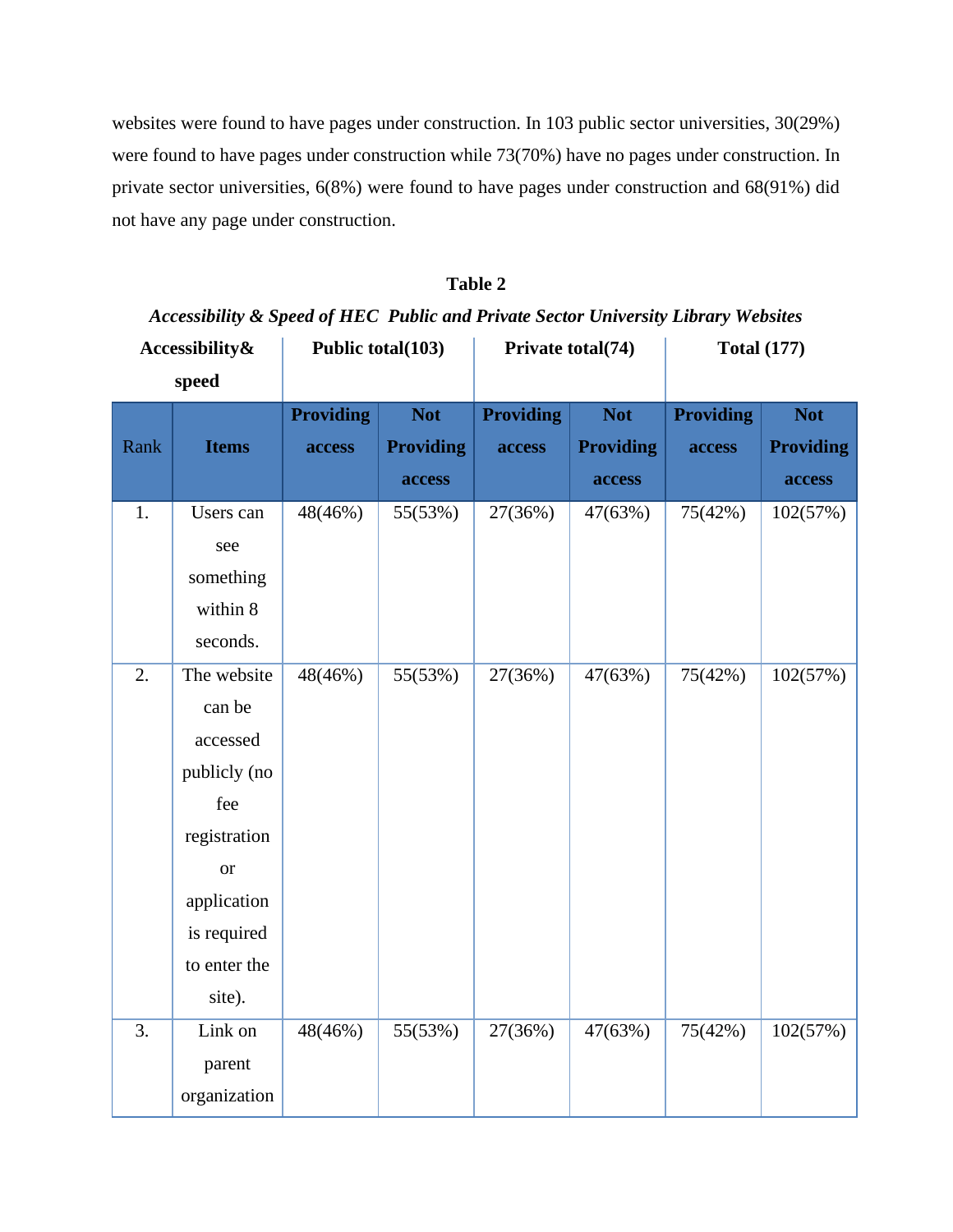|                  | websites     |         |         |         |         |         |          |
|------------------|--------------|---------|---------|---------|---------|---------|----------|
|                  | homepage.    |         |         |         |         |         |          |
| $\overline{4}$ . | Information  | 48(46%) | 55(53%) | 27(36%) | 47(63%) | 75(42%) | 102(57%) |
|                  | about the    |         |         |         |         |         |          |
|                  | library can  |         |         |         |         |         |          |
|                  | be found     |         |         |         |         |         |          |
|                  | from the     |         |         |         |         |         |          |
|                  | link with    |         |         |         |         |         |          |
|                  | "Library     |         |         |         |         |         |          |
|                  | title".      |         |         |         |         |         |          |
| 5.               | No more      | 44(42%) | 59(57%) | 21(28%) | 53(71%) | 65(36%) | 112(64%) |
|                  | than three   |         |         |         |         |         |          |
|                  | clicks from  |         |         |         |         |         |          |
|                  | the          |         |         |         |         |         |          |
|                  | homepage.    |         |         |         |         |         |          |
| 6.               | Are there    | 30(29%) | 73(70%) | 5(6%)   | 69(93%) | 35(19%) | 142(80%) |
|                  | dead links?  |         |         |         |         |         |          |
| 7.               | Under        | 30(29%) | 73(70%) | 6(8%)   | 68(91%) | 36(20%) | 141(79%) |
|                  | construction |         |         |         |         |         |          |
|                  | (few pages). |         |         |         |         |         |          |

### **Navigation**

Navigation is an important element of website searching and it is the best way to guide its users in using the website. Home link, page title, use of graphics pictures charts are the key elements of website navigation. Home links on every page of the websites were explored and it was found that out of 177 public and private university library websites 54(30%) were providing access while 123(69%) were not providing access. Out of 103 public sector universities, 36(34%) were providing access to Home links on every page of the website while 67(65%) were not providing access. Out of 74 private sector universities, 18(24%) were providing access to Home links on every page of the website while 56(75%) were not providing access. Information about the page title contents location in site structure and appearing of the page title in top window bar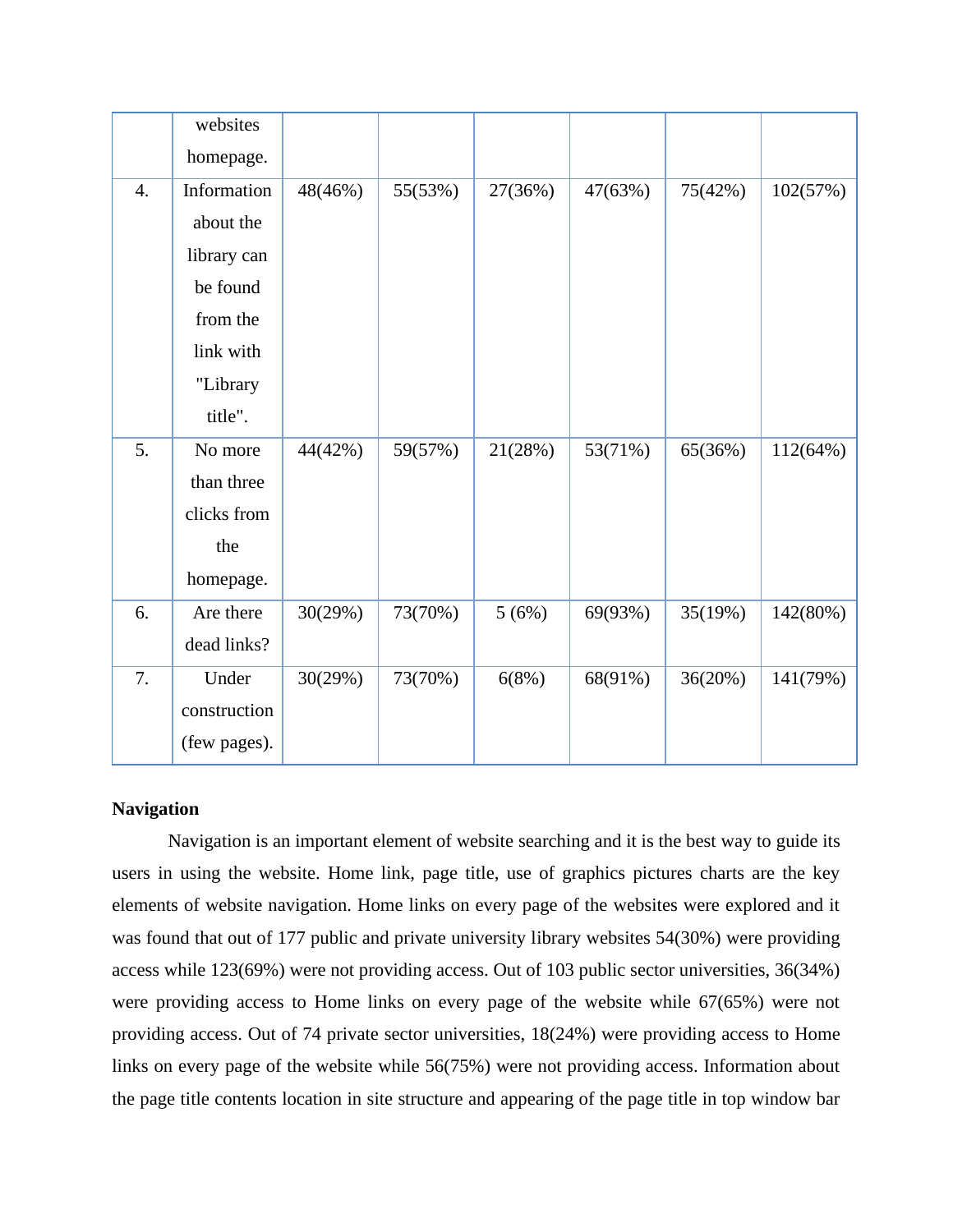both were checked, the results showed that out of 177 public and private university library websites 61(34%) were providing access while 116(65%) were not providing access. Out of 103 public sector university library websites, 41(39%) were providing access to both contents while 62(60%) were not providing access. Out of 74 private sector university library websites, 20(27%) were providing access to both contents while 54(72%) were not providing access.

It was explored that pictures charts and graphics were used by the universities on their library websites, the results showed that out of 177 public and private university library websites 55(31%) were providing access while 122(68%) were not providing access. Out of 103 public sector university library websites, 36(34%) were providing use of pictures charts and graphics while 67(65%) were not providing use of pictures charts and graphics. Out of 74 private sector universities, 19(25%) were providing use of pictures charts and graphics while 55(74%) were not providing use of pictures charts and graphics.

Further, it was explored that websites are using text-only versions, the results showed that out of 177 public and private university library websites 20(11%) were providing access while 157(88%) were not providing access. Out of 103 public sector university library websites, 12(11%) were providing access to text-only versions while 91(88%) were not providing access to the textonly version. Out of 74 private sector universities, 8(10%) were providing access to text-only versions while 66(89%) were not providing access to the text-only version. Navigation back to the homepage was checked it was found that out of 177 public and private university library websites 53(29%) were providing access while 124(70%) were not providing access. Out of 103 public sector university library websites, 36(34%) were providing access to navigation back to the homepage while 67(65%) were not providing access. Out of 74 private sector universities, 17(22%) were providing access to navigation back to the homepage while 57(77%) were not providing access. It was evaluated that the main navigation menu is easily identifiable and the results showed that out of 177 public and private university library websites 58(32%) were providing access while 119(67%) were not providing access. Out of 103 public sector university library websites, 40(38%) were providing the feature of while 63(61%) were not providing access. Out of 74 private sector universities, 18(24%) were providing access while 56(75%) were not providing access. Working of the website with different browsers was explored and it was found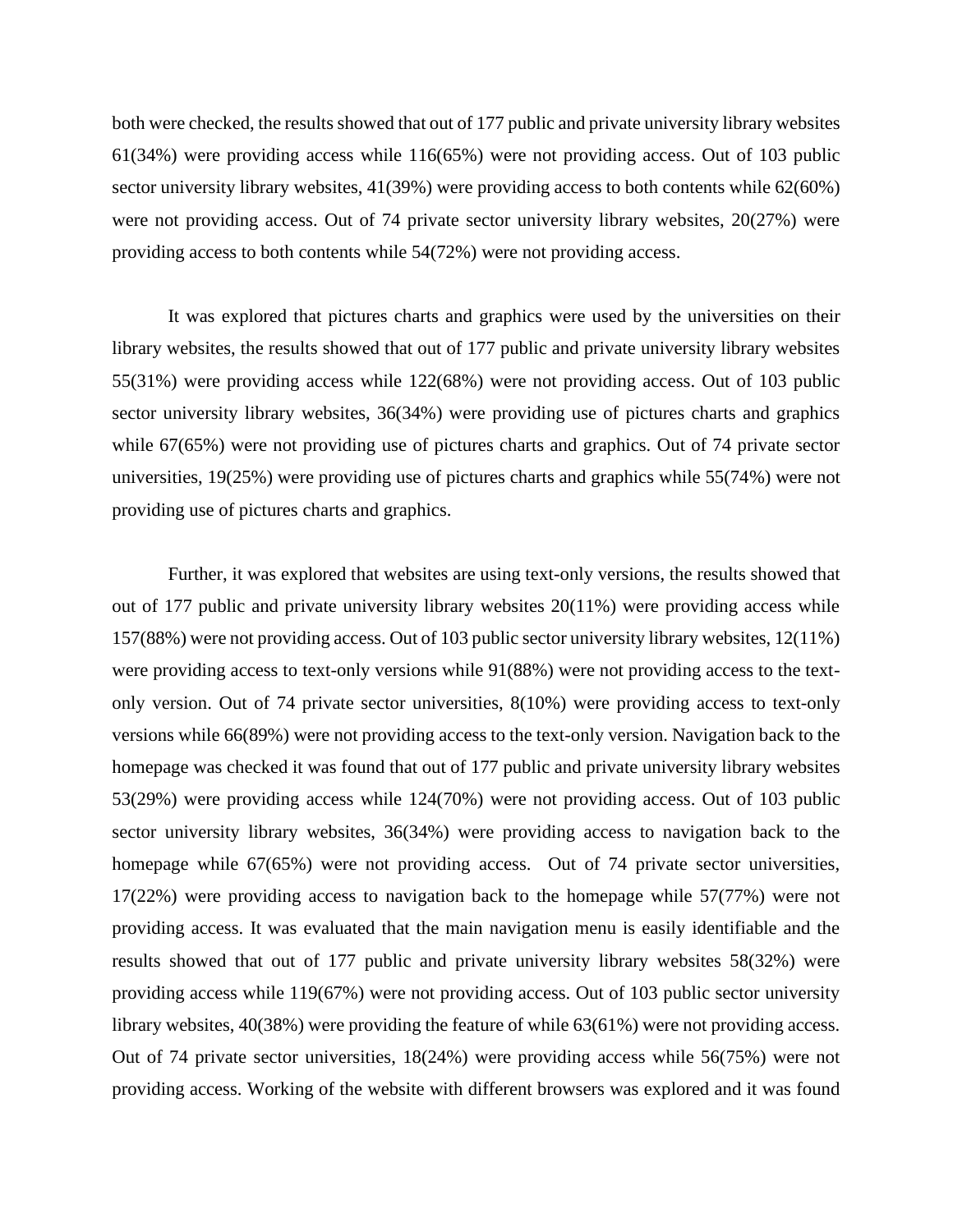that out of 177 public and private university library websites 73(41%) were providing access while 104(58%) were not providing access. Out of 103 public sector university library websites, 46(44%) were providing access to working of the website with different browsers while 57(55%) were not providing access. Out of 74 private sector universities, 27(36%) were providing access to working of the website with different browsers while 47(63%) were not providing access.

|                  | <b>Navigation</b>                                                           | Public total(103)          |                                          | Private total(74)          |                                          | <b>Total (177)</b>         |                                          |
|------------------|-----------------------------------------------------------------------------|----------------------------|------------------------------------------|----------------------------|------------------------------------------|----------------------------|------------------------------------------|
| Rank             | <b>Items</b>                                                                | <b>Providing</b><br>access | <b>Not</b><br><b>Providing</b><br>access | <b>Providing</b><br>access | <b>Not</b><br><b>Providing</b><br>access | <b>Providing</b><br>access | <b>Not</b><br><b>Providing</b><br>access |
| 1.               | Home links on<br>every page of<br>the website.                              | 36(34%)                    | 67(65%)                                  | 18(24%)                    | 56(75%)                                  | 54(30%)                    | 123(69%)                                 |
| 2.               | Page title<br>describes<br>content or<br>location in the<br>site structure. | 41(39%)                    | 62(60%)                                  | 20(27%)                    | 54(72%)                                  | 61(34%)                    | 116(65%)                                 |
| 3.               | The page title<br>appears in the<br>top window<br>bar.                      | 41(39%)                    | $62(60\%)$                               | 20(27%)                    | 54(72%)                                  | 61(34%)                    | 116(65%)                                 |
| $\overline{4}$ . | Use of<br>graphics/<br>pictures and<br>charts.                              | 36(34%)                    | 67(65%)                                  | 19(25%)                    | 55(74%)                                  | 55(31%)                    | 122(68%)                                 |
| 5.               | Text-only<br>version.                                                       | 12(11%)                    | 91(88%)                                  | $8(10\%)$                  | 66(89%)                                  | 20(11%)                    | 157(88%)                                 |

**Table 3:** *Navigation of HEC Public and Private Sector University Library Websites*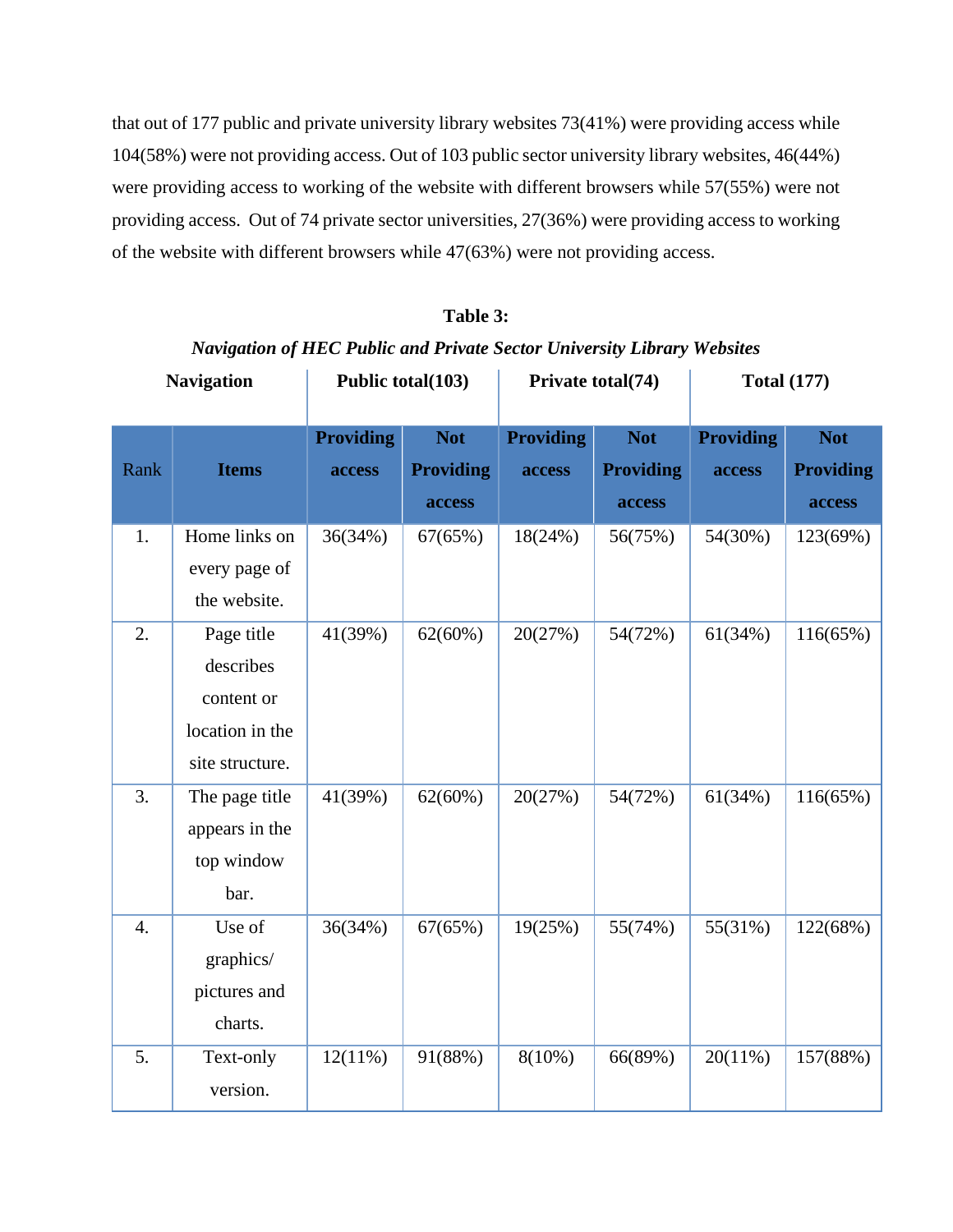| 6. | Is there      | 36(34%) | 67(65%) | 17(22%) | 57(77%) | 53(29%)    | 124(70%) |
|----|---------------|---------|---------|---------|---------|------------|----------|
|    | navigation    |         |         |         |         |            |          |
|    | back to the   |         |         |         |         |            |          |
|    | homepage?     |         |         |         |         |            |          |
| 7. | Is the main   | 40(38%) | 63(61%) | 18(24%) | 56(75%) | 58(32%)    | 119(67%) |
|    | navigation    |         |         |         |         |            |          |
|    | menu easily   |         |         |         |         |            |          |
|    | identifiable? |         |         |         |         |            |          |
| 8. | Does the site | 46(44%) | 57(55%) | 27(36%) | 47(63%) | $73(41\%)$ | 104(58%) |
|    | work with     |         |         |         |         |            |          |
|    | different     |         |         |         |         |            |          |
|    | browsers?     |         |         |         |         |            |          |

### **Authority & Accuracy**

Nowadays website creation is not a difficult task, anyone can create a website. It is very important to find out who is the creator of the website to find the credibility and reliability of the information found on that website. Phone number and postal address to contact for further information was checked and it was found that out of 177 public and private university library websites 47(26%) were providing access while 130(70%) were not providing access. Out of 103 public sector universities, 31(30%) were providing access to Phone numbers and postal addresses while 72(69%) were not providing access. Out of 74 private sector university library websites, 16(21%) were providing access to Phone numbers and postal addresses while 58(78%) were not providing access.

Writing of the text, spelling grammatical, and typing mistakes were evaluated and the results showed that out of 177 public and private university library websites 75(42%) were not providing spelling grammatical and typing mistakes while 102(57%) did not provide access. Out of 103 public sector universities, 48(46%) were not providing spelling grammatical, and typing mistakes while 55(53%) did not provide access to websites. Out of 74 private sector university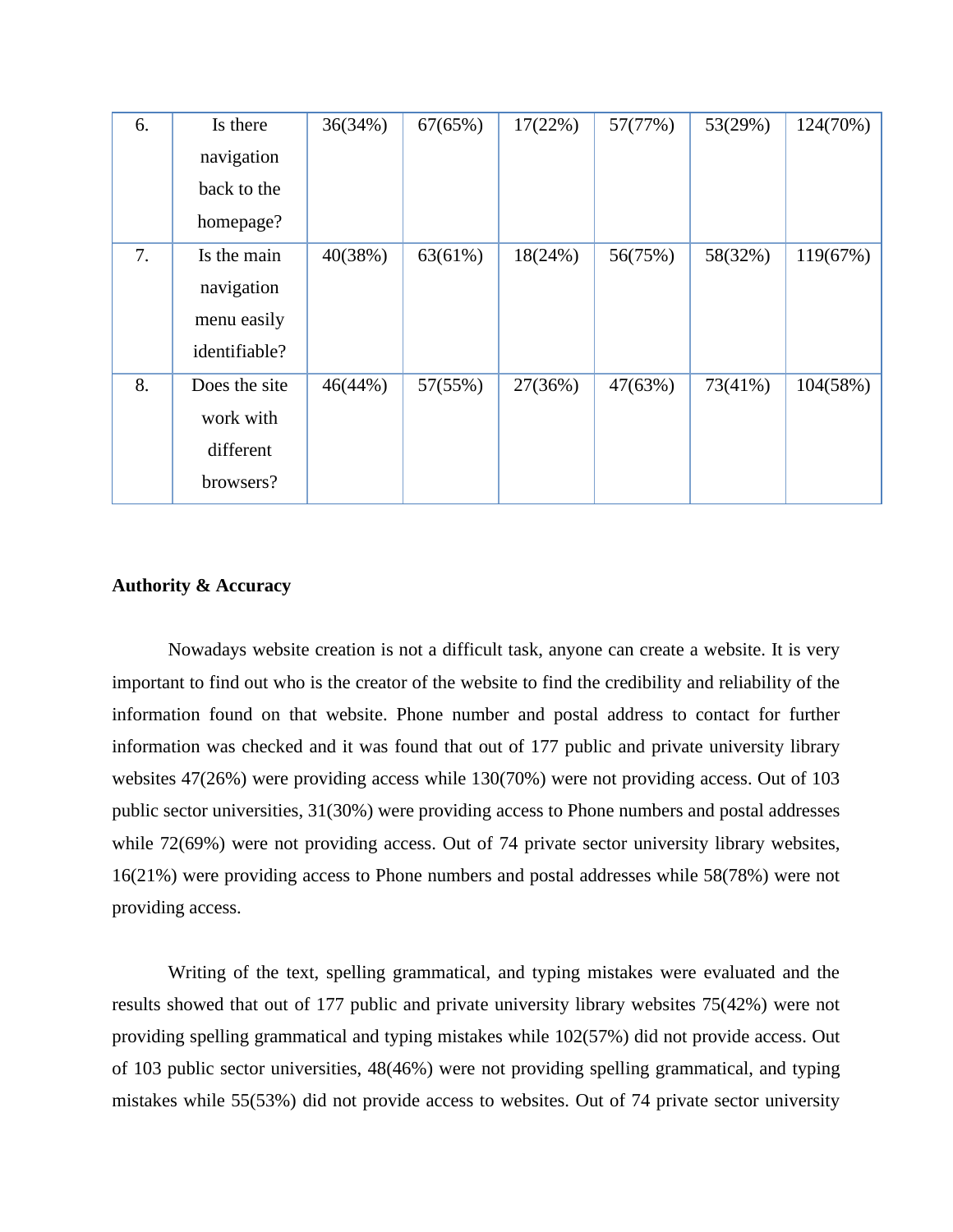library websites, 27(36%) were providing spelling grammatical, and typing mistakes while 47(63%) were not providing access to websites. University library website links with other credible websites were explored and it was found that out of 177 public and private sector university library websites 45(25%) were providing access while 132(74%) were not providing access. Out of 103 public sector universities, 28(27%) were providing access to library website links with other credible websites while 75(72%) were not providing access. Out of 74 private sector universities, 17(22%) were providing access to library website links with another credible website while 57(77%) were not providing access. Website is easy to use for the normal user was checked and results showed that out of 177 public and private university library websites 61(34%) were providing access while 116(65%) were not providing access. Out of 103 public sector universities website is easy to use for the normal user was checked and it was found that 43(41%) were providing access while 60(58%) were not providing access. Out of 74 private sector universities website is easy to use for the normal user was checked and it was found that 18(24%) were providing access while 56(75%) were not providing access.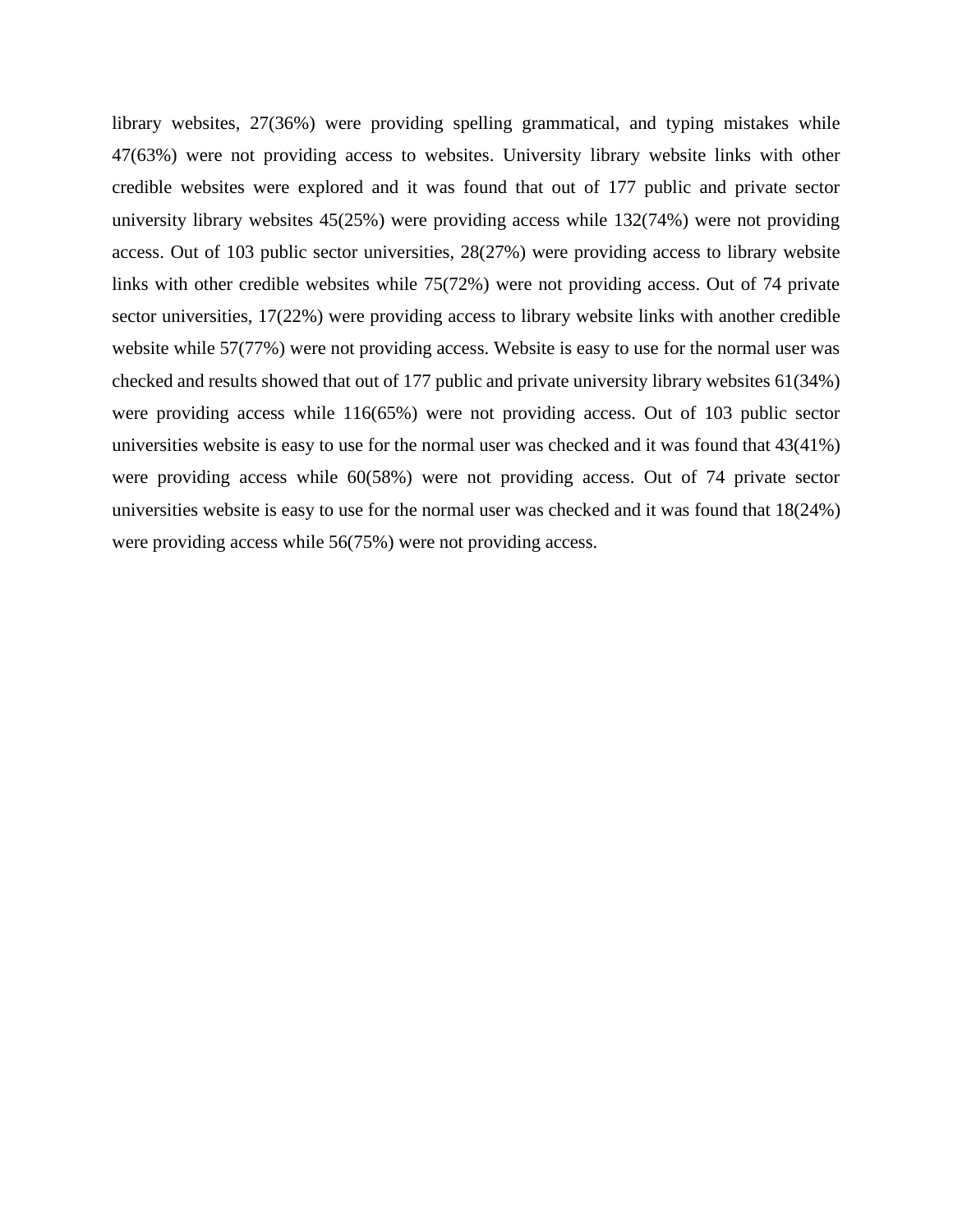| <b>Authority &amp; Accuracy</b> |                   | Public total(103)          |                                | Private total(74)          |                                | <b>Total (177)</b>         |                                |
|---------------------------------|-------------------|----------------------------|--------------------------------|----------------------------|--------------------------------|----------------------------|--------------------------------|
| Rank                            | <b>Items</b>      | <b>Providing</b><br>access | <b>Not</b><br><b>Providing</b> | <b>Providing</b><br>access | <b>Not</b><br><b>Providing</b> | <b>Providing</b><br>access | <b>Not</b><br><b>Providing</b> |
|                                 |                   |                            | access                         |                            | access                         |                            | access                         |
| 1.                              | There is the      | 31(30%)                    | 72(69%)                        | 16(21%)                    | 58(78%)                        | 47(26%)                    | 130(73%)                       |
|                                 | phone number      |                            |                                |                            |                                |                            |                                |
|                                 | and postal        |                            |                                |                            |                                |                            |                                |
|                                 | address to        |                            |                                |                            |                                |                            |                                |
|                                 | contact for       |                            |                                |                            |                                |                            |                                |
|                                 | further           |                            |                                |                            |                                |                            |                                |
|                                 | information.      |                            |                                |                            |                                |                            |                                |
|                                 | (Just an email    |                            |                                |                            |                                |                            |                                |
|                                 | address is not    |                            |                                |                            |                                |                            |                                |
|                                 | sufficient)       |                            |                                |                            |                                |                            |                                |
| 2.                              | Is the text well  | 48(46%)                    | 55(53%)                        | 27(36%)                    | 47(63%)                        | 75(42%)                    | 102(57%)                       |
|                                 | written and       |                            |                                |                            |                                |                            |                                |
|                                 | understandable    |                            |                                |                            |                                |                            |                                |
|                                 | (no grammatical   |                            |                                |                            |                                |                            |                                |
|                                 | spelling or       |                            |                                |                            |                                |                            |                                |
|                                 | typing mistakes)  |                            |                                |                            |                                |                            |                                |
| 3.                              | Are there links   | 28(27%)                    | 75(72%)                        | 17(22%)                    | 57(77%)                        | 45(25%)                    | 132(74%)                       |
|                                 | to other credible |                            |                                |                            |                                |                            |                                |
|                                 | websites?         |                            |                                |                            |                                |                            |                                |
| 4.                              | Is the website is | 43(41%)                    | 60(58%)                        | 18(24%)                    | 56(75%)                        | 61(34%)                    | 116(65%)                       |
|                                 | easy to use for a |                            |                                |                            |                                |                            |                                |
|                                 | normal user?      |                            |                                |                            |                                |                            |                                |

## *Table 4:*

*Authority &Accuracy of HEC Public and Private Sector University Library Websites*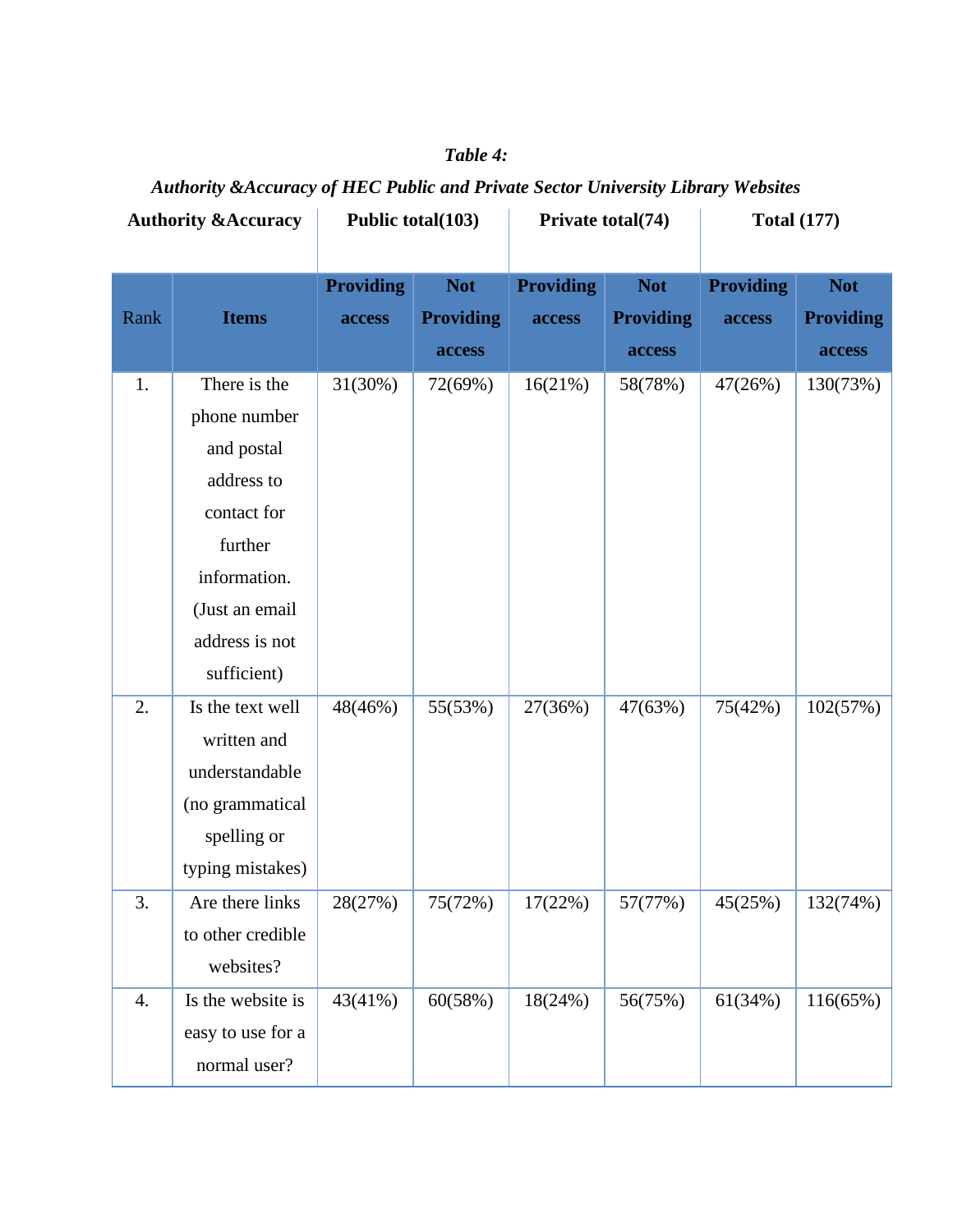#### **Website aid & Tool**

Website aids or tools include links that can help in the use of the website in efficiently finding information. This section includes five items: site map; feedback link; index search and FAQs. Website searching was evaluated and it was found that out of 177 public and private university library websites 55(31%) were providing access while 122(68%) were not providing access. Out of 103 public sector universities, 36(34%) were providing access to website searching while 67(65%) were not providing access. Out of 74 private sector universities, 19(25%) were providing access to website searching while 55(74%) were not providing access. Site maps of the websites were examined and it was found that out of 177 public and private university library websites 42(23%) were providing access while 135(76%) were not providing access. Out of 103 public sector universities, 28(27%) were providing access to site maps while 75(72%) were not providing access. Out of 74 private sector universities, 14(18%) were providing access to site maps while  $60(81\%)$  were not providing access.

Website index was checked and it was found that out of 177 public and private university library websites 48(27%) were providing access while 129(72%) were not providing access. Out of 103 public sector universities, 31(30%) were providing access to the website index while 72(69%) were not providing access. Out of 74 private sector universities, 17(22%) were providing access website index while 57(77%) were not providing access. Library website feedback form or email link was checked and results showed that out of 177 public and private university library websites 4(2%) were providing access while 173(97%) were not providing access. Out of 103 public sector universities, 4(3%) were providing access to library website feedback form or email link while 99(96%) were not providing access. Out of 74 private sector universities, 0(0%) were providing access to library website feedback form or email link while 74(100%) were not providing access. Further, frequently asked questions (FAQ) were examined and results revealed that out of 177 public and private university library websites 11(6%) were providing access while 166(93%) were not providing access. Out of 103 public sector universities, 5(4%) were providing access to frequently asked questions (FAQ) while 98(95%) were not providing access. Out of 74 private sector universities, 6(8%) were providing access to frequently asked questions (FAQ) while 68(91%) were not providing access.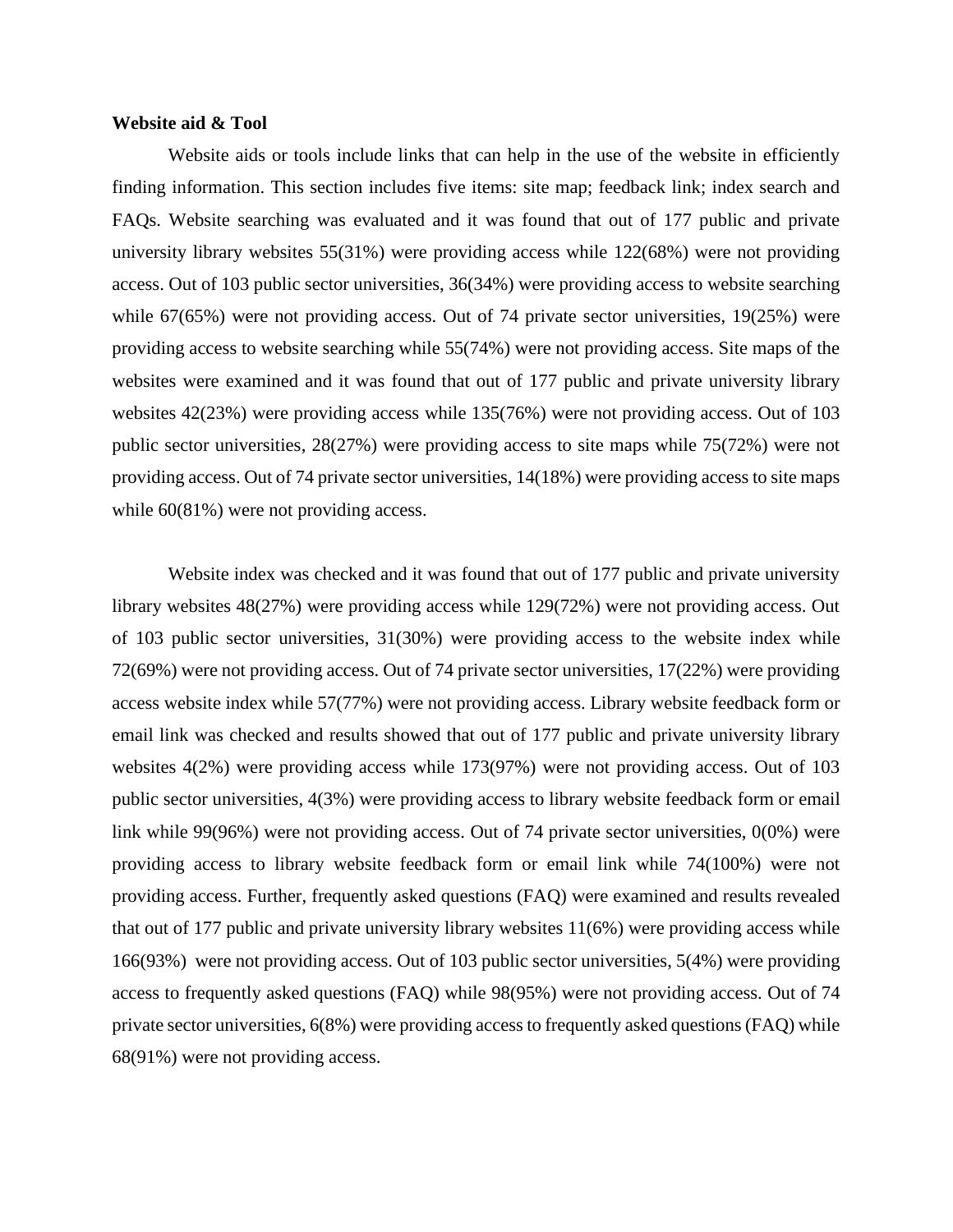| <b>Website Aid &amp;Tool</b> |                   | Public total(103) |                  | Private total(74) |                  | <b>Total (177)</b> |                  |
|------------------------------|-------------------|-------------------|------------------|-------------------|------------------|--------------------|------------------|
|                              |                   |                   |                  |                   |                  |                    |                  |
|                              |                   | <b>Providing</b>  | <b>Not</b>       | <b>Providing</b>  | <b>Not</b>       | <b>Providing</b>   | <b>Not</b>       |
| Rank                         | <b>Items</b>      | access            | <b>Providing</b> | <b>access</b>     | <b>Providing</b> | access             | <b>Providing</b> |
|                              |                   |                   | access           |                   | access           |                    | access           |
| 1.                           | Website search.   | 36(34%)           | 67(65%)          | 19(25%)           | 55(74%)          | 55(31%)            | 122(68%)         |
|                              |                   |                   |                  |                   |                  |                    |                  |
| 2.                           | Site map.         | 28(27%)           | 75(72%)          | 14(18%)           | 60(81%)          | 42(23%)            | 135(76%)         |
|                              |                   |                   |                  |                   |                  |                    |                  |
| 3.                           | Website index.    | $31(30\%)$        | 72(69%)          | 17(22%)           | 57(77%)          | 48(27%)            | 129(72%)         |
| 4.                           | Library website   | 4(3%)             | 99(96%)          | $0(0\%)$          | 74(100%)         | 4(2%)              | 173(97%)         |
|                              | feedback form     |                   |                  |                   |                  |                    |                  |
|                              | or an email link. |                   |                  |                   |                  |                    |                  |
| 5.                           | Frequently        | 5(4%)             | 98(95%)          | 6(8%)             | 68(91%)          | 11(6%)             | 166(93%)         |
|                              | asked questions   |                   |                  |                   |                  |                    |                  |
|                              | (FAQ).            |                   |                  |                   |                  |                    |                  |

## *Table 5:*

*Website Aid &Tool of HEC Public and Private Sector University Library Websites*

## **Languages**

English is used as the official language and almost every library website in Pakistan is using English as a connecting language. The use of the English language was checked and it was found that out of 177 public and private university library websites 73(41%) were providing access while 104(58%) were not providing access. Out of 103 public sector universities, 47(45%) were providing access to the English language while 56(54%) were not providing access. Out of 74 private sector universities, 26(35%) were providing access to the English language while 48(64%) were not providing access. English /Urdu both languages were using the same time by how many library websites were evaluated and results showed that out of 177 public and private university library websites 2(1%) were providing access while 175(98%) were not providing access. Out of 103 public sector universities, 2(1%) were providing access to English /Urdu while 101(98%) were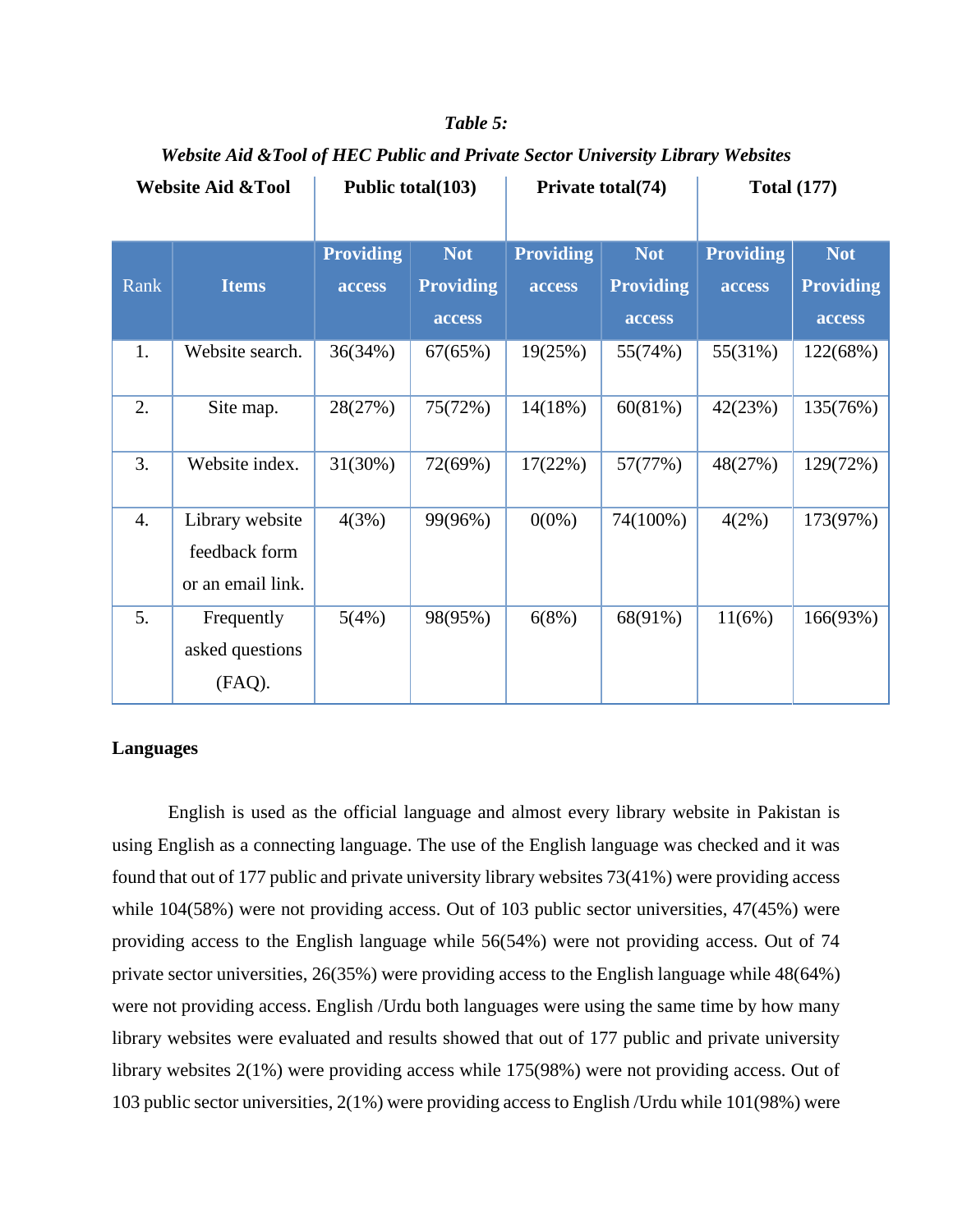not providing access. Out of 74 private sector universities, 0(0%) were providing access to English /Urdu while 74(100%) were not providing access

| Languages |              | Public total(103) |                  |                  | Private total(74) | <b>Total (177)</b> |                  |
|-----------|--------------|-------------------|------------------|------------------|-------------------|--------------------|------------------|
|           |              | <b>Providing</b>  | <b>Not</b>       | <b>Providing</b> | <b>Not</b>        | <b>Providing</b>   | <b>Not</b>       |
| Rank      | <b>Items</b> | access            | <b>Providing</b> | access           | <b>Providing</b>  | access             | <b>Providing</b> |
|           |              |                   | access           |                  | access            |                    | access           |
| 1.        | English      | 47(45%)           | 56(54%)          | 26(35%)          | 48(64%)           | 73(41%)            | 104(58%)         |
| 2.        | English/Urdu | 2(1%)             | 101(98%)         | $0(0\%)$         | 74(100%)          | 2(1%)              | 175(98%)         |

| Table 6:                                                               |  |
|------------------------------------------------------------------------|--|
| Languages of HEC Public and Private Sector University Library Websites |  |

#### **Web 2.0 Tools**

Web 2.0 is nowadays used by the libraries to provide information about the libraries and to increase users of the library. Blogs were checked and it was found that out of 177 public and private university library websites 4(2%) were providing access while 173(97%) were not providing access. Out of 103 public sector universities, 2(1%) were providing access to blogs while 101(98%) were not providing access. Out of 74 private sector universities, 2(2%) were providing access to blogs while 72(97%) were not providing access. The Facebook link was checked and results showed that out of 177 public and private university library websites 22(12%) were providing access while 155(87%) were not providing access. Out of 103 public sector universities, 11(10%) were providing access to Facebook links while 92(89%) were not providing access. Out of 74 private sector universities, 11(14%) were providing access to Facebook links while 63(85%) were not providing access.

RSS was evaluated and it was found that out of 177 public and private university library websites 6(3%) were providing access while 171(96%) were not providing access. Out of 103 public sector universities, 3(2%) were providing access to RSS while 100(97%) were not providing access. Out of 74 private sector universities, 3(4%) were providing access to RSS while 71(95%)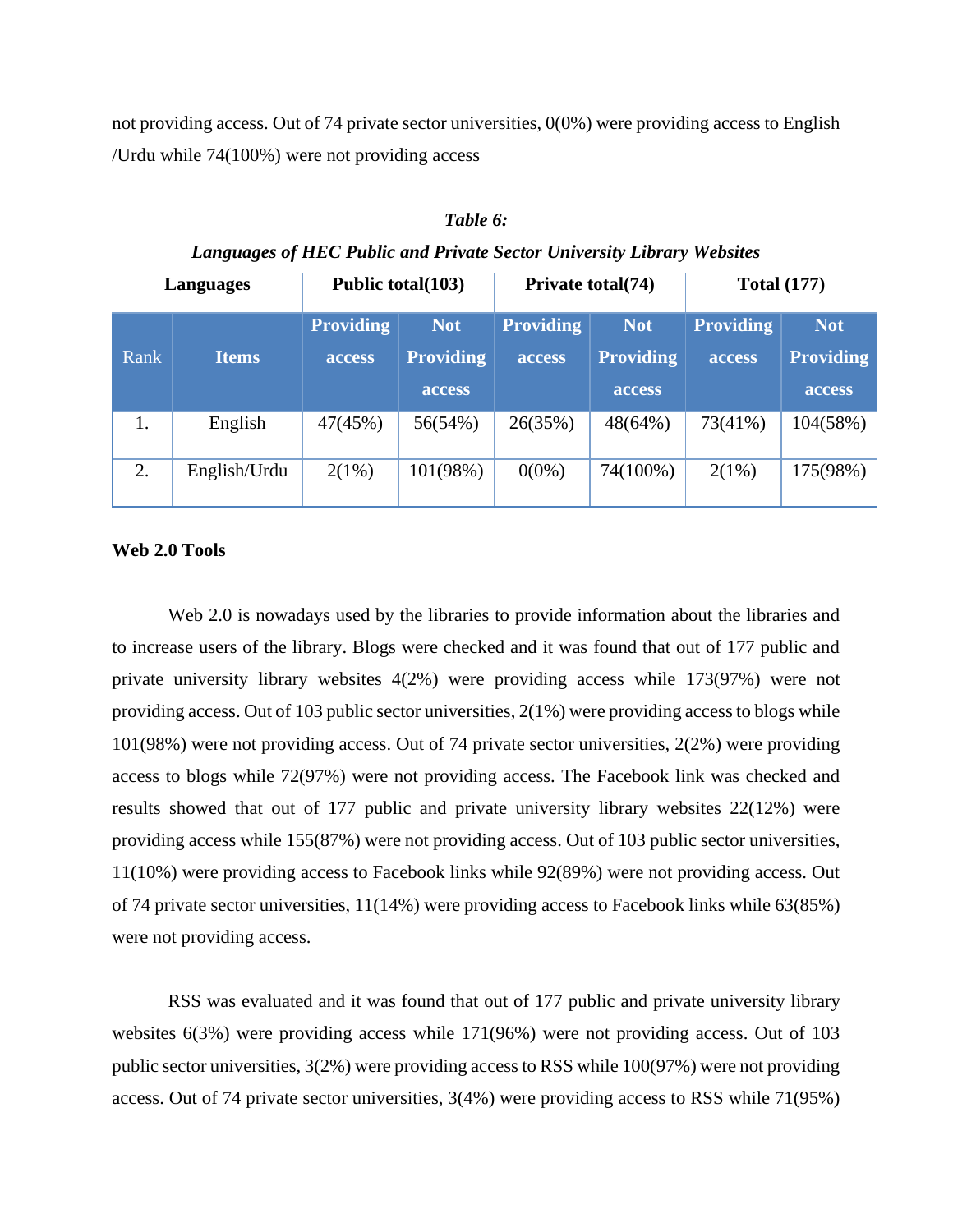were not providing access. PODCAST was evaluated and it was found that out of 177 public and private university library websites 0(0%) were providing access while 177(100%) were not providing access. Out of 103 public sector universities, 0(0%) were providing access to PODCAST while 103(100%) were not providing access. Out of 74 private sector universities, 0(0%) were providing access to PODCAST while 74(100%) were not providing access.

The usage of Twitter was checked on HEC public and private university library websites and results showed that out of 177 public and private university library websites 17(9%) were providing access while 160(90%) were not providing access. Out of 103 public sector universities, 9(8%) were providing access to Twitter while 94(91%) were not providing access. Out of 74 private sector universities, 8(10%) were providing access to Twitter while 66(89%) were not providing access. LinkedIn use was evaluated and out of 177 public and private university library websites, 12(6%) were providing access while 165(93%) were not providing access. Out of 103 public sector universities, 4(3%) were providing access to LinkedIn 99(96%) while were not providing access. Out of 74 private sector universities, 8(10%) were providing access to LinkedIn while  $66(89%)$  were not providing access.

It was checked that YouTube was using by how many library websites and out of 177 public and private university library websites 3(1%) were providing access while174(98%) were not providing access. Out of 103 public sector universities, 1(0%) were providing access to YouTube while 102(99%) were not providing access. Out of 74 private sector universities, 2(2%) were providing access to YouTube while 72(97%) were not providing access. Flicker use was evaluated and it was found that out of 177 public and private university library websites 1(0%) were providing access while 176(99%) were not providing access. Out of 103 public sector universities, 1(0%) were providing access to YouTube while 102(99%) were not providing access. Out of 74 private sector universities, 0(0%) were providing access to YouTube while 74(100%) were not providing access.

It was checked that Instagram was used by how many library websites and out of 177 public and private university library websites 2(1%) were providing access while 175(98%) were not providing access. Out of 103 public sector universities, 0(0%) were providing access to Instagram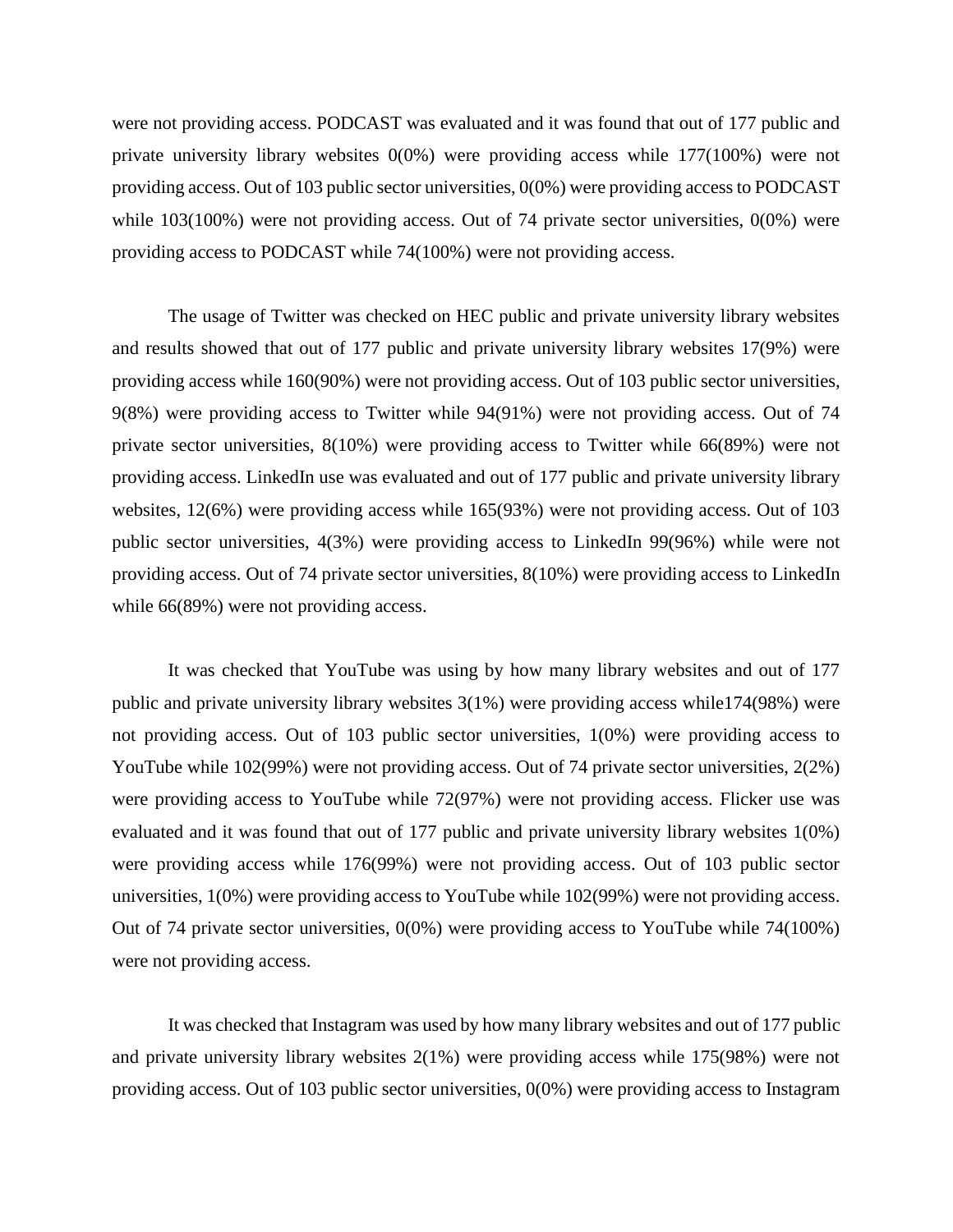while 103(100%) were not providing access. Out of 74 private sector universities, 2(2%) were providing access to Instagram while 72(97%) were not providing access.

## *Table 7:*

*Web 2.0 Tools of HEC Public and Private Sector University Library Websites*

| Web 2.0 tools    |              | Public total(103)                 |                                          | Private total(74)          |                                   | <b>Total (177)</b>                |                                          |
|------------------|--------------|-----------------------------------|------------------------------------------|----------------------------|-----------------------------------|-----------------------------------|------------------------------------------|
| Rank             | <b>Items</b> | <b>Providing</b><br><b>access</b> | <b>Not</b><br><b>Providing</b><br>access | <b>Providing</b><br>access | Not<br><b>Providing</b><br>access | <b>Providing</b><br><b>access</b> | <b>Not</b><br><b>Providing</b><br>access |
| 1.               | Blogs.       | 2(1%)                             | 101(98%)                                 | 2(2%)                      | 72(97%)                           | 4(2%)                             | 173(97%)                                 |
| 2.               | Facebook.    | $11(10\%)$                        | 92(89%)                                  | $11(14\%)$                 | 63(85%)                           | 22(12%)                           | 155(87%)                                 |
| 3.               | RSS.         | 3(2%)                             | 100(97%)                                 | 3(4%)                      | 71(95%)                           | 6(3%)                             | 171(96%)                                 |
| $\overline{4}$ . | PODCAST.     | $0(0\%)$                          | 103(100%)                                | $0(0\%)$                   | 74(100%)                          | $0(0\%)$                          | 177(100%)                                |
| 5.               | Twitter.     | 9(8%)                             | 94(91%)                                  | $8(10\%)$                  | 66(89%)                           | 17(9%)                            | $160(90\%)$                              |
| 6.               | Linkedin     | 4(3%)                             | 99(96%)                                  | $8(10\%)$                  | 66(89%)                           | 12(6%)                            | 165(93%)                                 |
| 7.               | Youtube.     | $1(0\%)$                          | 102(99%)                                 | 2(2%)                      | 72(97%)                           | 3(1%)                             | 174(98%)                                 |
| 8.               | Flicker.     | $1(0\%)$                          | 102(99%)                                 | $0(0\%)$                   | 74(100%)                          | $1(0\%)$                          | 176(99%)                                 |
| 9.               | Instagram.   | $0(0\%)$                          | 103(100%)                                | 2(2%)                      | 72(97%)                           | 2(1%)                             | 175(98%)                                 |

## **DISCUSSION**

Usually for analyzing accessibility and speed of a website of university library a list of seven content factors are considered: visibility of university library website within eight seconds, accessibility of website without any registration or application fee, link on parent organization homepage, information about the library with the name of library title, not more than three clicks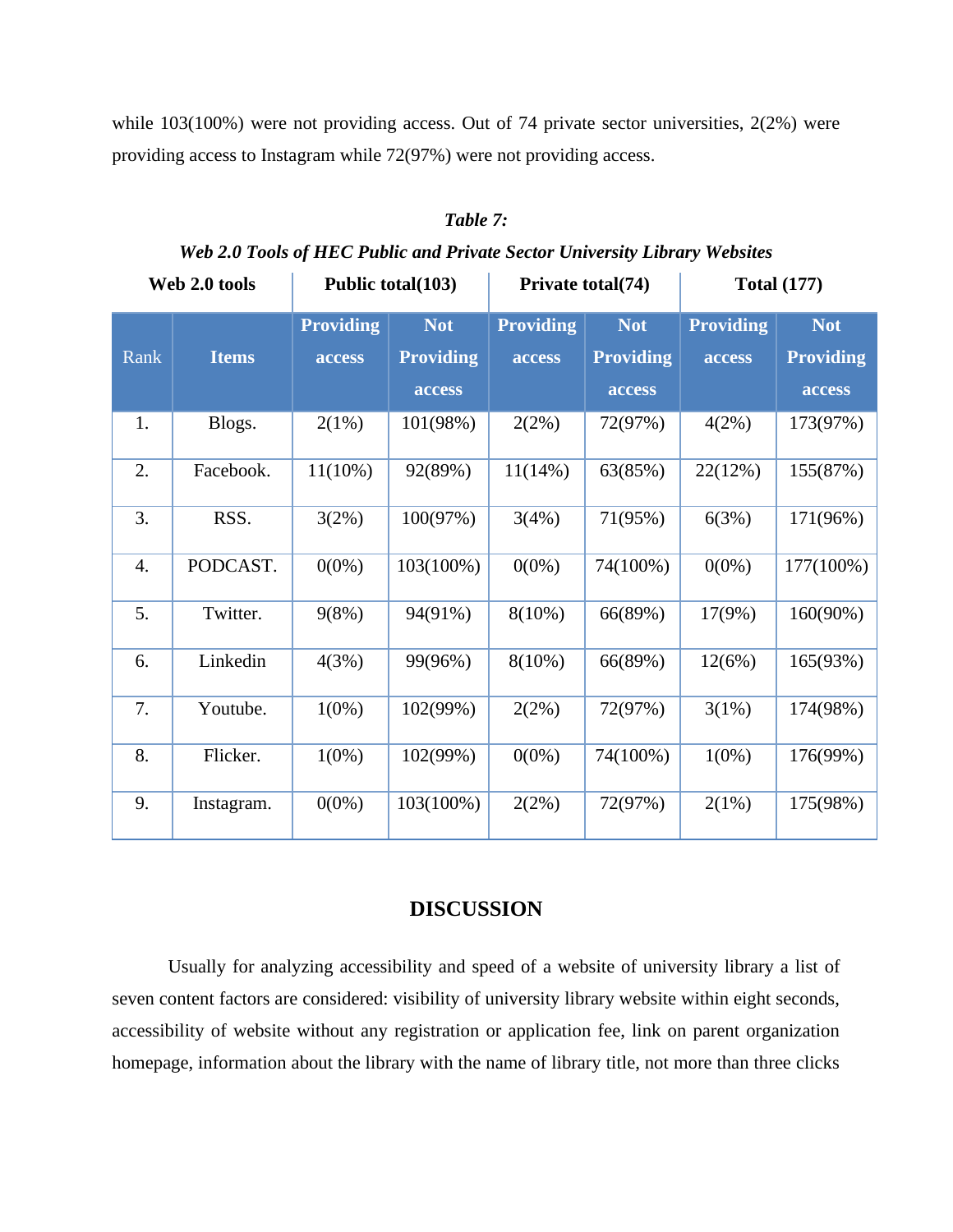from the homepage, dead links and under construction pages. Overall the first four factors have 41% access where the remaining three have a success rate of 36 %, 19 %, and 20 % respectively.

However, when considered separately for libraries of public sector universities we observed that the first four factors have an access rate of 45% whereas the remaining three factors have an access rate of 42% and 29%, respectively. Similarly when considered separately for libraries of private sector universities we observed that based on the first four factors the access rate was observed to be 36%.whereas for the remaining three factors we observed an access rate of 28%, 6%,8% respectively. Based on the data analysis, it is evident that public sector universities are providing higher access rates based on these factors than private sector universities. Our analysis has similarities with the earlier analysis conducted in Pakistan by Qutab (2009) as both studies have used similar content evaluation factors and therefore have a similar conclusion.

For evaluating websites of university libraries of Pakistan based on navigation, we used eight factors: home links on every page of website have (given 30% access rate), page title content location in site structure, and page title appears in top window bar (both have 34% access rate), graphics pictures charts have (31% access rate), text-only version has (36% access rate), navigation back to homepage have (29% access rate), main navigation menu easily identifiable have (32% access rate) and site work with different browsers have (41% access rate).

In public sector universities, home links on every page of website have a 34% access rate, page title on content location in site structure and page title appears in top window bar both have 39% access rate, graphics pictures charts have 34% access rate, text-only version has 39% access rate, navigation back to homepage has 34% access rate, main navigation menu easily identifiable have 38% access rate and site work with different browsers have 44% access rate. In private sector universities, home links on every page of website have a 24% access rate, page title on content location in site structure and page title appears in top window bar both have 27% access rate, graphics pictures charts have 27% access rate, text-only version has 31% access rate, navigation back to homepage have 22% access rate, main navigation menu easily identifiable have 24% access rate and site work with different browsers have 36% access rate.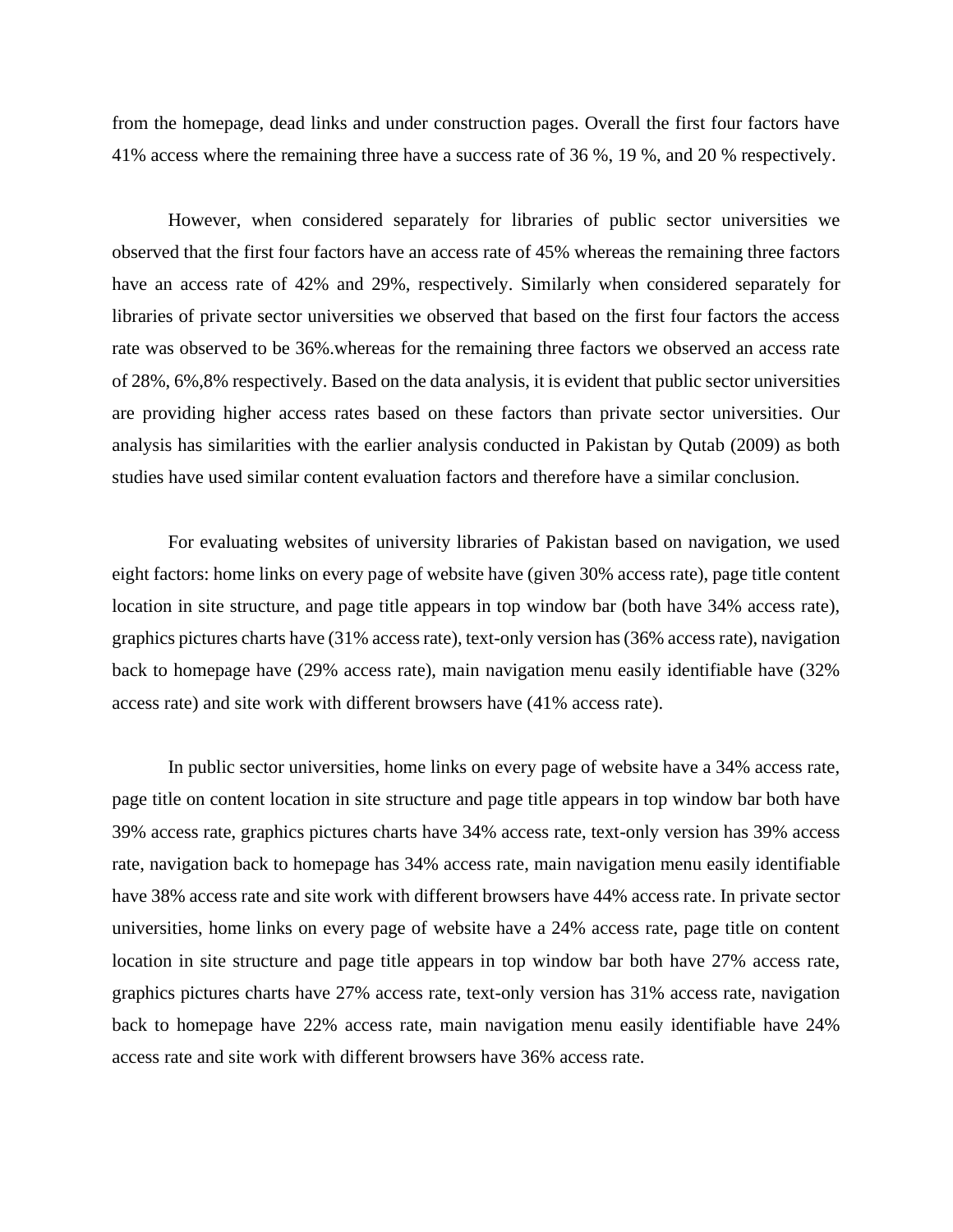Public sector universities are providing higher access rates based on these factors than private sector universities. As relating this study with previous studies which have been conducted in Pakistan Qutab (2009) studied these contents and results are somehow similar based on conclusion but relating with international studies Pareek (2013) and Mahalakshami (2015) studied these navigational elements and both study results are quite different. For evaluating university libraries websites contents based on authority and accuracy we used four factors: phone numbers and postal address (26% access rate), text well written understandable (41% access rate) links to other credible websites (25% access rate), and website is easy to use for the normal user (34% access rate).In public sector universities phone numbers and postal addresses for contact have found 30% access, text well written understandable have 44% access, links to other credible websites have 27% access and website is easy to use for normal users have 41% access. In private sector universities phone numbers and postal addresses for contact have 21% access, text well written understandable have 36% access, links to other credible websites have 22% access and website is easy to use for the normal user have 24% access.

Overall the conclusion is that the public sector university library websites are providing more content than private-sector university library websites. We have not found any study which would have considered these factors for analyzing the contents of university library websites in Pakistan. However in a study conducted by Pareek (2013) abroad only three such factors were used and also in another study conducted by Mahalakshami (2015) two such factors to perform analysis based on authority &accuracy were used.

For evaluation of HEC recognized university library websites, eighteen contents of valueadded services are checked. These consisted of: job vacancies have (1% access rate), image gallery of the library have (4% access rate), user guidelines have (3% access rate), register for updates have (1% access rate), library account login has (5%), a chronology of librarians have (6% access rate), virtual help desk and events calendar both have (0% access rate), online tutorials have (1% access rate), library committee and new arrival section both have (3% access rate), library archive have (5% access rate), books vendors links have (0% access rate), union catalogs have (2% access rate), wireless access and purchase request both have (1% access rate), service for persons with disabilities and giving gifts donations to a library both have found (0% access rate).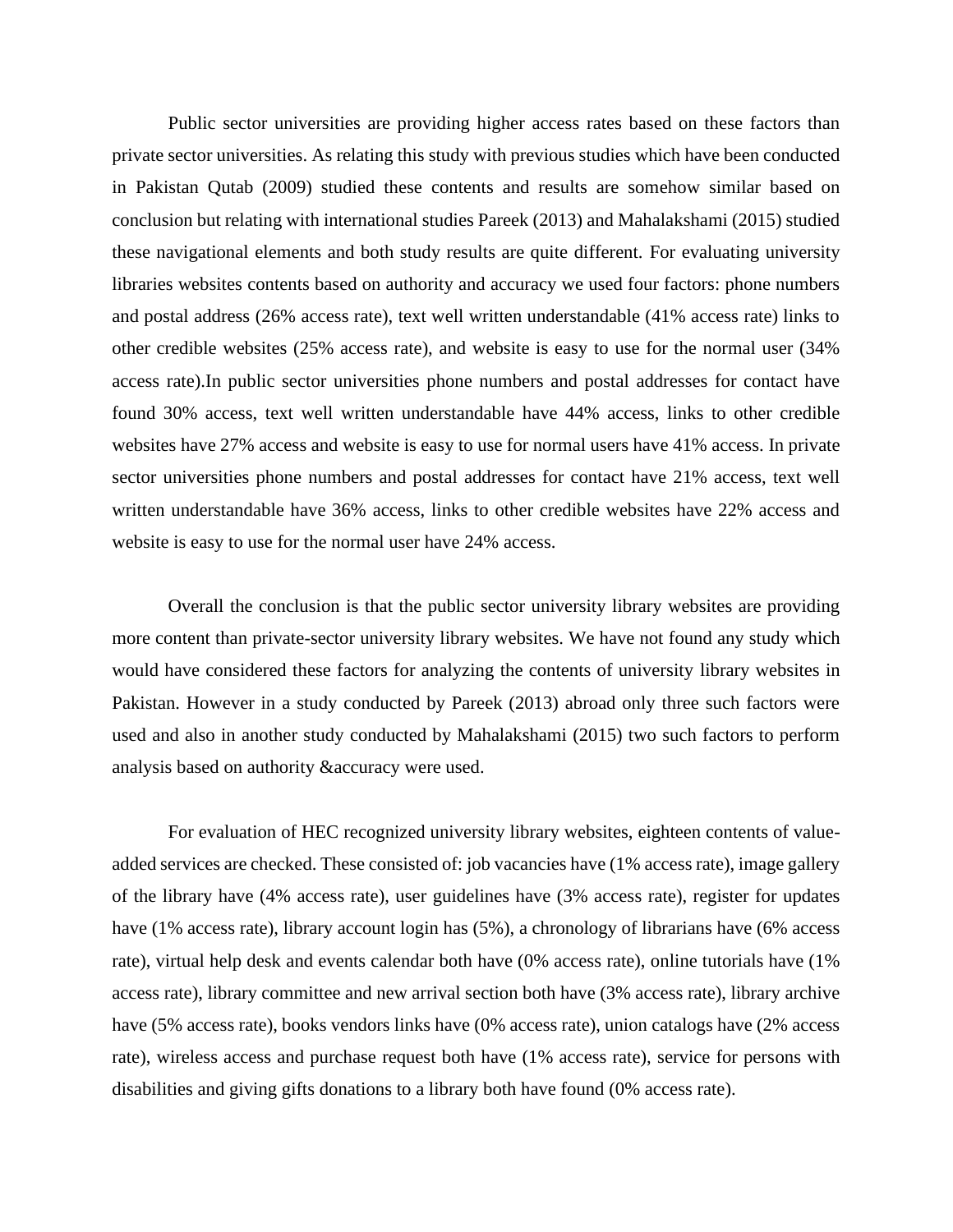Similarly when considering these contents separately in public sector universities contents are: job vacancies have (1% access rate), image gallery of the library has (5% access rate), user guidelines have (3% access rate), register for updates have (1% access rate), library account login has (5%), a chronology of librarians have (8% access rate), virtual help desk and events calendar both have (0% access rate), online tutorials have (1% access rate), library committee and new arrival section both have (3% access rate), library archive have (6% access rate), books vendors links have (0% access rate), union catalogs have (6% access rate), wireless access and purchase request both have (1% access rate), service for persons with disabilities and giving gifts donations to a library both have found (0% access rate).

Similarly when considering these contents separately in private sector universities contents are: job vacancies have (1% access rate), image gallery of the library has and user guidelines both have (2% access rate), register for updates have (0% access rate), library account login and chronology of librarians both have (4% access rate), virtual help desk and events calendar both have (0% access rate), online tutorials have (1% access rate), library committee and new arrival section both have (1% access rate), library archive have (2% access rate), books vendors links and union catalogs both have (2% access rate), wireless access have (1% access rate) purchase request, service for persons with disabilities and giving gifts donations to the library all have found (0% access rate). From the data analysis, it is clear that public sector university library websites are providing more contents access than private-sector university library websites. Previously conducted studies in Pakistan Qutab (2009) studied some of these contents but the results are different. Internationally Pareek (2013) and Mahalakshami (2015) also study some of the contents of this section and based on findings and conclusion results are different from our study.

Languages consist of two items, for evaluation of library websites the availability of these items were checked on HEC (public and private sector) university library websites these are: English have (41% access rate) and English/Urdu have (1% access rate). When considering these contents separately in private sector universities English has (45% access rate) and English/Urdu has (2% access rate). In the Private Sector University, library websites English has (35% access rate) and English/ Urdu has (0% access rate). It is clear from data analysis that public sector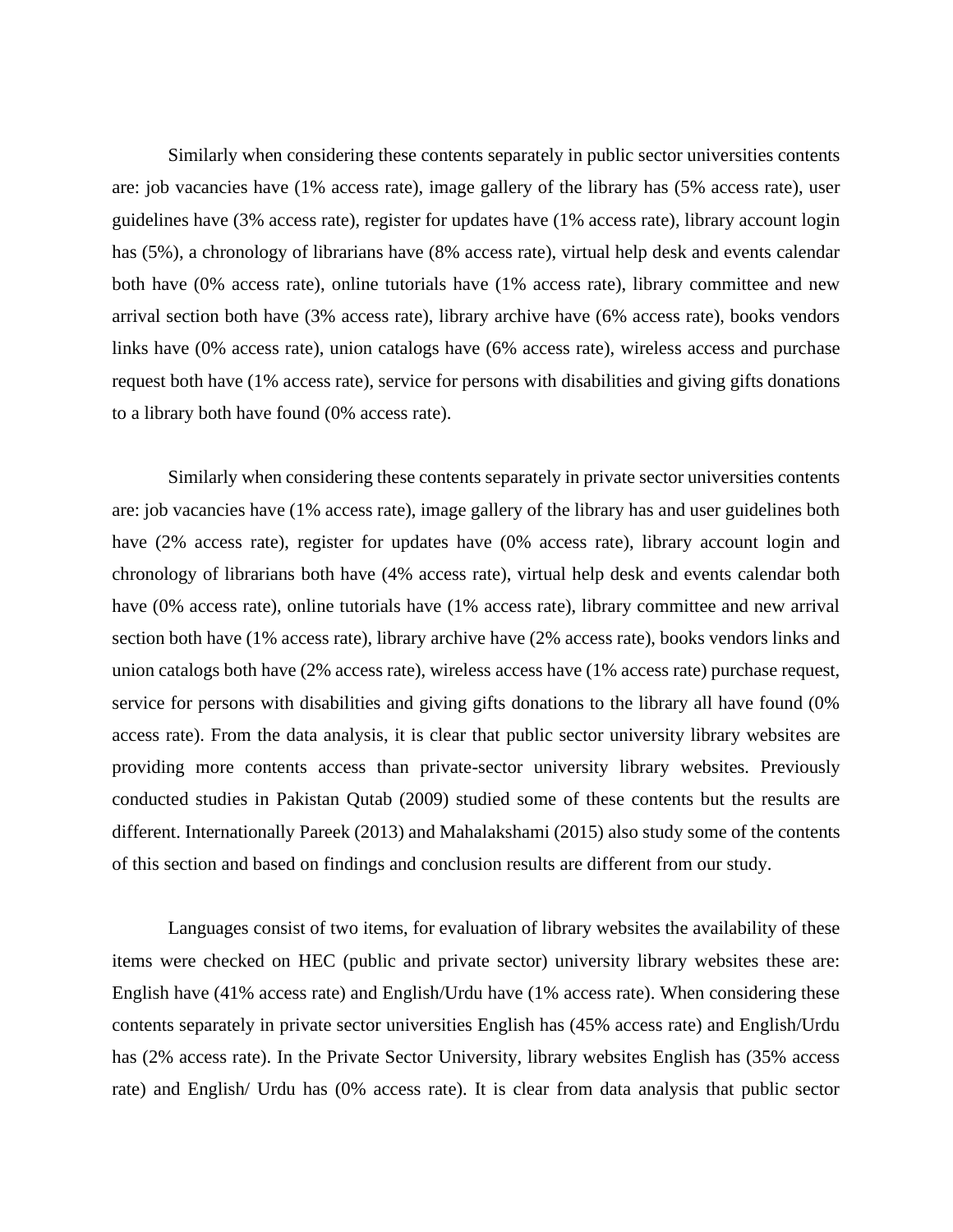university library websites are providing good access than private-sector university library websites. Previously conducted studies in Pakistan Qutab (2009) study these contents and based on conclusion results are somehow similar.

For analyzing contents of HEC recognized (public and private sector) university library websites nine content items of web 2.0 tools are used for evaluation are: blogs have (2% access rate), Facebook have (12% access rate), RSS have (3% access rate), PODCAST have (0% access rate), Twitter have (9% access rate), LinkedIn have (6% access rate), YouTube have (1% access rate), flicker have (0% access rate), Instagram has (1% access rate). Similarly in private sector universities, these contents are blogs have (1% access rate), Facebook have (10% access rate), RSS have (2% access rate), PODCAST have (0% access rate), Twitter have (8% access rate), LinkedIn has (3% access rate), YouTube, flicker, Instagram all have (0% access rate). In private sector universities, blogs have (2% access rate), Facebook has (14% access rate), RSS have (4% access rate), PODCAST has (0% access rate), Twitter has (10% access rate), LinkedIn has (10% access rate), YouTube has (2% access rate), flicker has (0% access rate), Instagram has (2% access rate). It is evident from data analysis that private sector university library websites are providing more content than public sector university library websites. Previously these contents factors are not evaluated in the study of contents of library websites at the national and international levels.

## **REFERENCES:**

- Ahmed, Z. (2013). Use of electronic resources by the faculty members in diverse public universities in Bangladesh. *The Electronic Library, 31*(3), 290-312.
- Chua, A. and Goh, D. H. (2010). A study of Web 2.0 applications in library websites. *Library & information science research, 32*(3), 203-211.
- Creek, V. and Leanne, M. (2005). Usability analysis of Northern Illinois university libraries' website: a case study. *OCLC Systems & Services: International digital library perspectives, 21*(3), 181-192.
- Duncan, A. P. and Durrant, F. (2015). An assessment of the usability of the University of the West Indies (Mona, Jamaica) Main Library's website. *The Electronic Library, 33*(3), 590-599.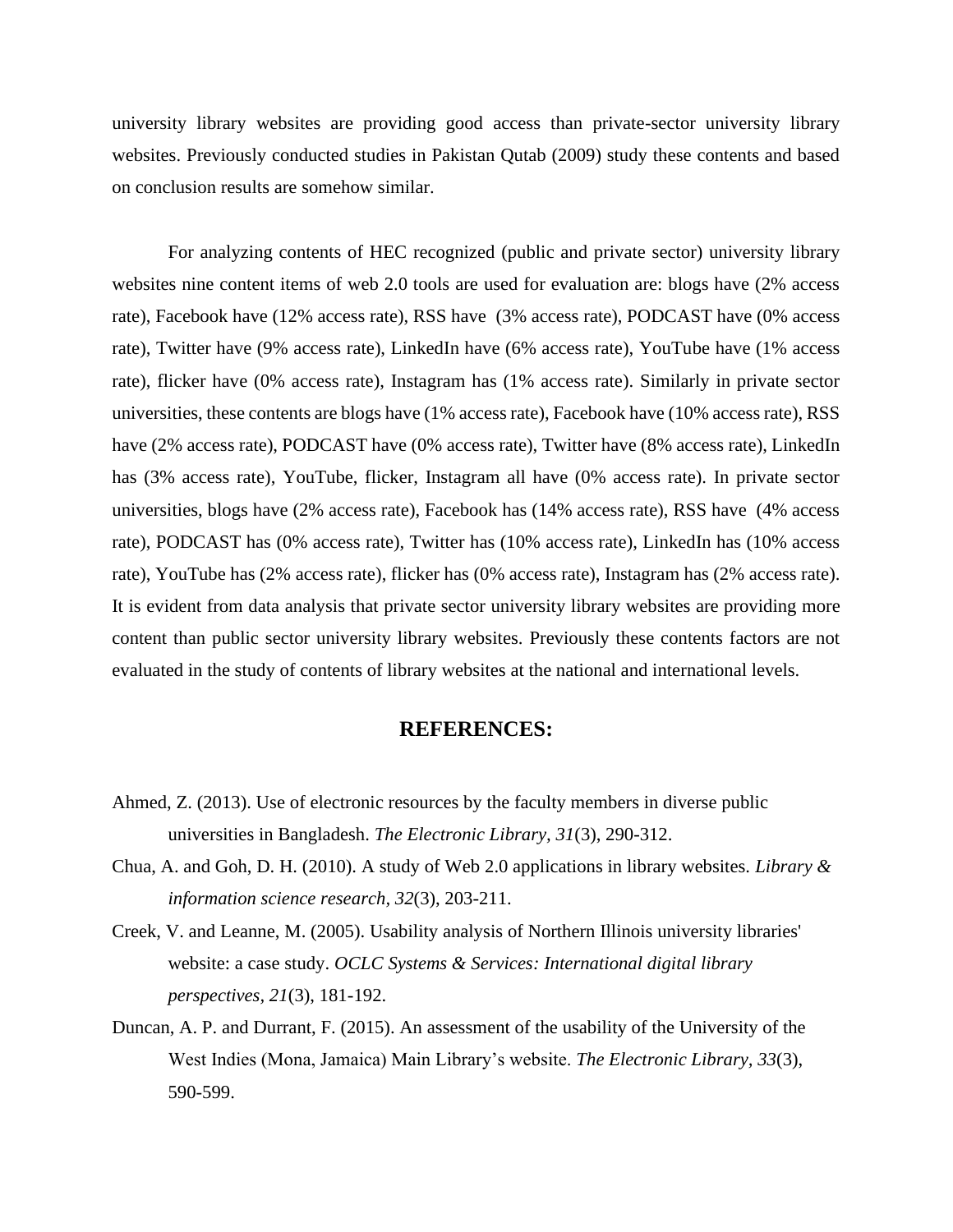- Kehinde, A. A. and Tella, A. (2012). Assessment of Nigerian university library web sites/web pages. *New Review of Information Networking, 17*(2), 69-92.
- Kim and Yong (2011). Users' perceptions of university library websites: a unifying view. *Library & Information Science Research, 33*(1), 63-72.
- Madhusudhan, M. and Nagabhushanam, V. (2012). Web-based library services in university libraries in India: an analysis of librarians' perspective. *The Electronic Library, 30*(5), 569-588.
- Mirza, M. S. and Mahmood, K. (2009). Web-based services in university libraries: A Pakistani perspective. *Library Philosophy and Practice.*  https://digitalcommons.unl.edu/cgi/viewcontent.cgi?article=1284&context=libphilprac
- Qutab, S. and Mahmood, K. (2009). Library web sites in Pakistan: An analysis of content. *Program, 43*(4), 430-445.
- Seadle, M. and Madhusudhan, M. (2008). Use of UGC-Infonet e-journals by research scholars and students of the university of Delhi, Delhi: a study. *Library Hi Tech, 26*(3), 369-386.
- Sheikh, A. (2017). Evaluating the usability of COMSATS Institute of Information Technology library web site: a case study. *The Electronic Library, 35*(1).
- Zain, W. & Othman, R. & Mat Ripin, Faizal, H. (2015). Contrasting Usage of Web-Based Library Services among Postgraduate Students by Type of University within Malaysia. The Serials Librarian. 69. 310-333. 10.1080/0361526X.2015.1114549.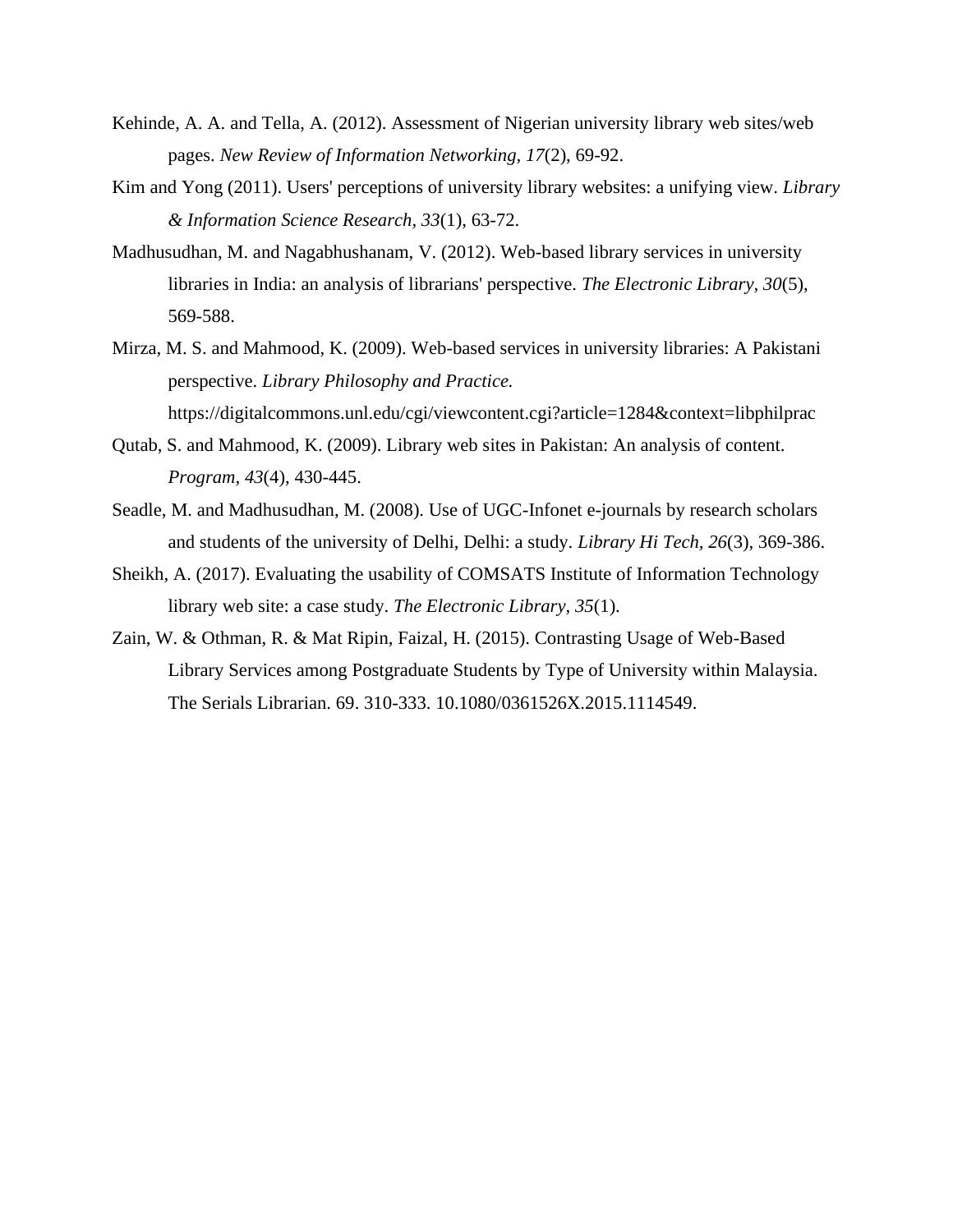## **APPENDICES**

## **Appendix A:**

## **Table 8:**

# *Public Sector Universities Contents Score*

| Sr.no            | <b>University name</b>                                              | <b>Contents</b><br>score |
|------------------|---------------------------------------------------------------------|--------------------------|
| 1.               | Air university Islamabad                                            | 54                       |
| 2.               | Allama Iqbal open university Islamabad AIOU                         | 40                       |
| 3.               | Federal Urdu university of arts science and technology<br>Islamabad | 27                       |
| $\overline{4}$ . | Institute of space and technology Islamabad                         | 46                       |
| 5.               | International Islamic university Islamabad                          | 50                       |
| 6.               | National college of arts Lahore                                     | 14                       |
| 7.               | National Defense university Islamabad                               | 31                       |
| 8.               | National textile university Faisalabad                              | 32                       |
| 9.               | National University of Modern Languages, Islamabad<br>(NUML)        | 38                       |
| 10.              | Pakistan Institute of Development Economics (PIDE),<br>Islamabad    | 38                       |
| 11.              | University of FATA, Kohat                                           | 13                       |
| 12               | BahauddinZakariya University, Multan                                | 8                        |
| 13               | Fatima Jinnah Women University, Rawalpindi                          | 32                       |
| 14               | Government College for Women University, Sialkot                    | 26                       |
| 15               | Islamia University Bahawalpur                                       | 106                      |
| 16               | Information Technology University of the Punjab, Lahore             | 42                       |
| 17               | Lahore College for Women University, Lahore                         | 28                       |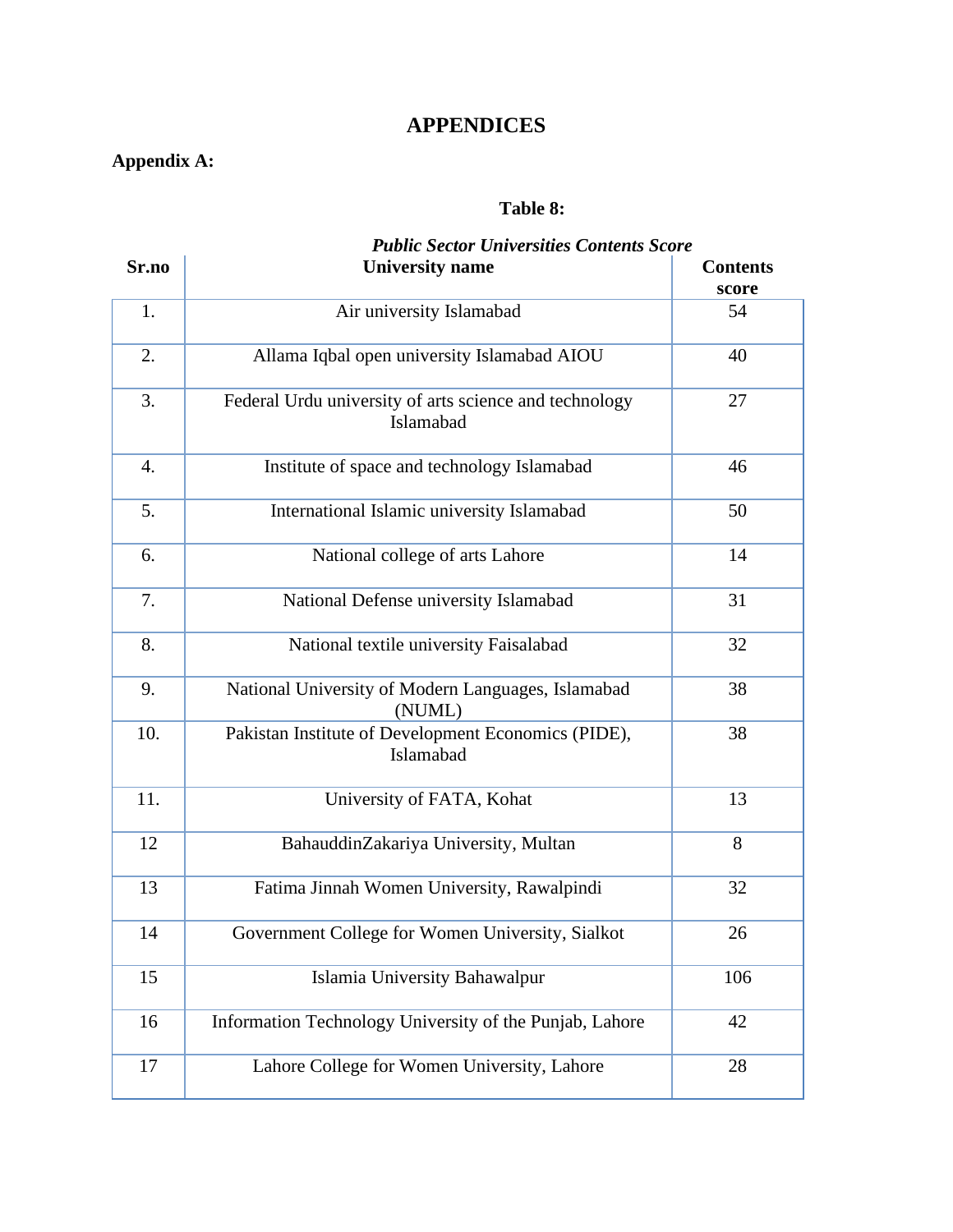| 18  | University of Engineering & Technology, Taxila                                                  | 39 |
|-----|-------------------------------------------------------------------------------------------------|----|
| 19  | University of Health Sciences, Lahore                                                           | 31 |
| 20  | Mehran University of Engineering & Technology, Jamshoro                                         | 46 |
| 21  | NED University of Engineering & Technology, Karachi                                             | 57 |
| 22. | Peoples University of Medical and Health Sciences for<br>Women, Nawabshah (Shaheed Benazirabad) | 37 |
| 23. | Quaid-e-Azam University of Engineering, Sciences &<br>Technology, Nawabshah                     | 28 |
| 24. | Shah Abdul Latif University, Khairpur                                                           | 35 |
| 25. | Sukkur Institute of Business Administration, Sukkur                                             | 41 |
| 26. | Sindh Madresatul Islam University, Karachi                                                      | 59 |
| 27. | Institute of Management Science, Peshawar (IMS)                                                 | 33 |
| 28. | Islamia College University, Peshawar                                                            | 24 |
| 29. | Kohat University of Science and Technology, Kohat                                               | 10 |
| 30. | University of Peshawar, Peshawar                                                                | 27 |
| 31. | University of Swat, Swat                                                                        | 18 |
| 32. | University of Haripur, Haripur                                                                  | 54 |
| 33. | Balochistan University of Engineering & Technology,<br>Khuzdar                                  | 25 |
| 34. | Lasbela University of Agriculture, Water and Marine Sciences                                    | 10 |
| 35. | Sardar Bahadur Khan Women University, Quetta                                                    | 23 |
| 36. | University of Balochistan, Quetta                                                               | 27 |
| 37. | Mirpur University of Science and Technology (MUST),<br>AJ&K                                     | 13 |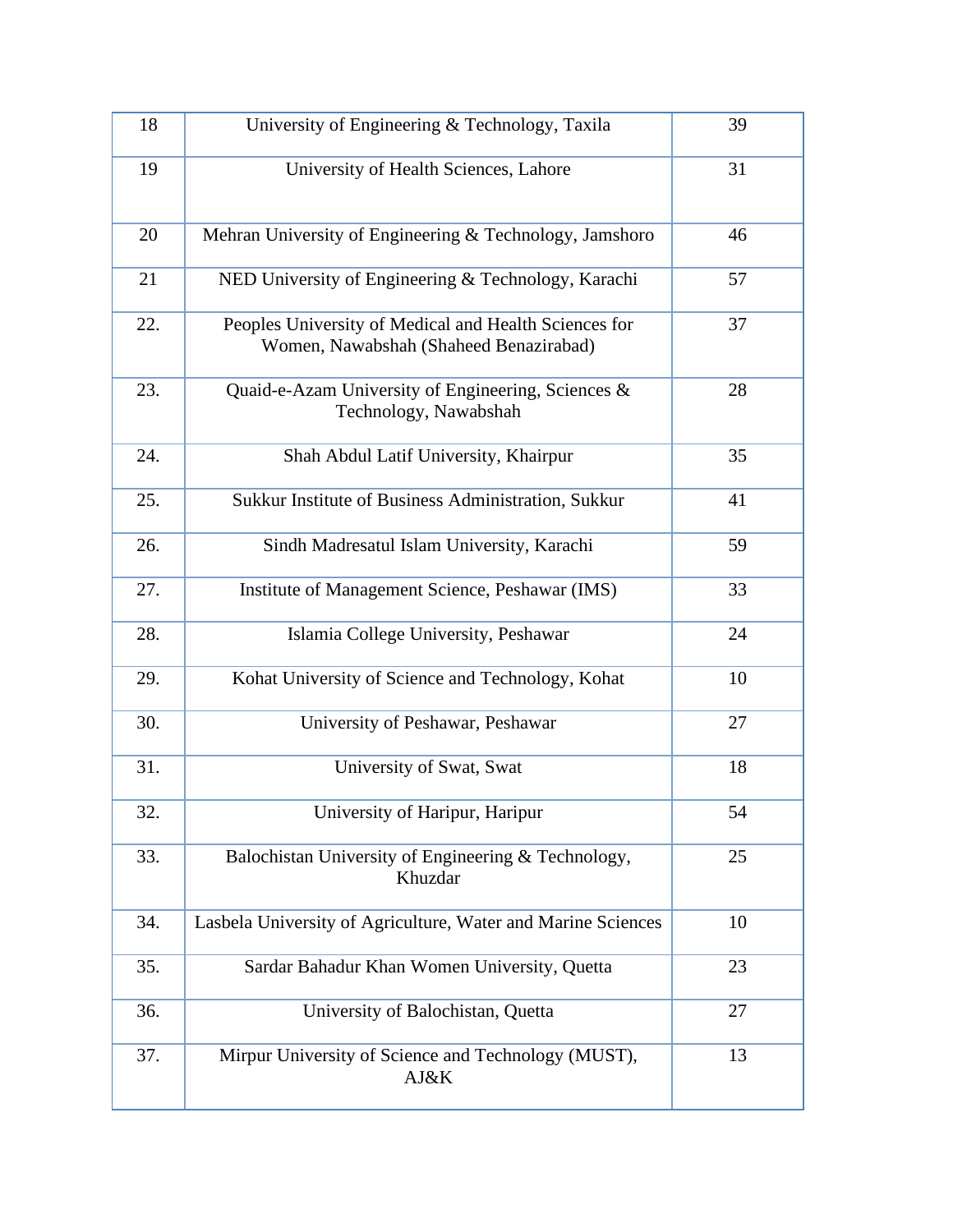| 38. | University of Karachi                                   | 37  |
|-----|---------------------------------------------------------|-----|
| 39. | Government College UniversityFaisalabad                 | 38  |
| 40. | Quaid-e-azam University Islamabad                       | 67  |
| 41. | Institute of Information Technology Islamabad (COMSATS) | 88  |
| 42. | Abd-ul-wali khan university Mardan                      | 53  |
| 43. | Punjab university Lahore                                | 81  |
| 44. | Government College University Lahore                    | 86  |
| 45. | University of Sargodha                                  | 62  |
| 46. | Bahria University Islamabad                             | 106 |
| 47. | Government Sadiq College Women University, Bahawalpur   | 3   |
| 48. | University of Engineering & Technology, Lahore          | 37  |

## **Appendix B:**

## **Table 9:**

| <b>Private Sector Universities Contents Score</b> |                                                                      |                       |  |
|---------------------------------------------------|----------------------------------------------------------------------|-----------------------|--|
| Sr.No.                                            | <b>University name</b>                                               | <b>Contents Score</b> |  |
| 1.                                                | <b>HITEC University Taxila</b>                                       | 56                    |  |
| 2.                                                | Isra University Hyderabad                                            | 16                    |  |
| 3.                                                | University of Wah, Wah                                               | 25                    |  |
| 4.                                                | Sarhad University of Science and Information Technology,<br>Peshawar | 26                    |  |
| 5.                                                | Zia-ud-Din University, Karachi                                       | 8                     |  |
| 6.                                                | Textile Institute of Pakistan, Karachi                               | 13                    |  |